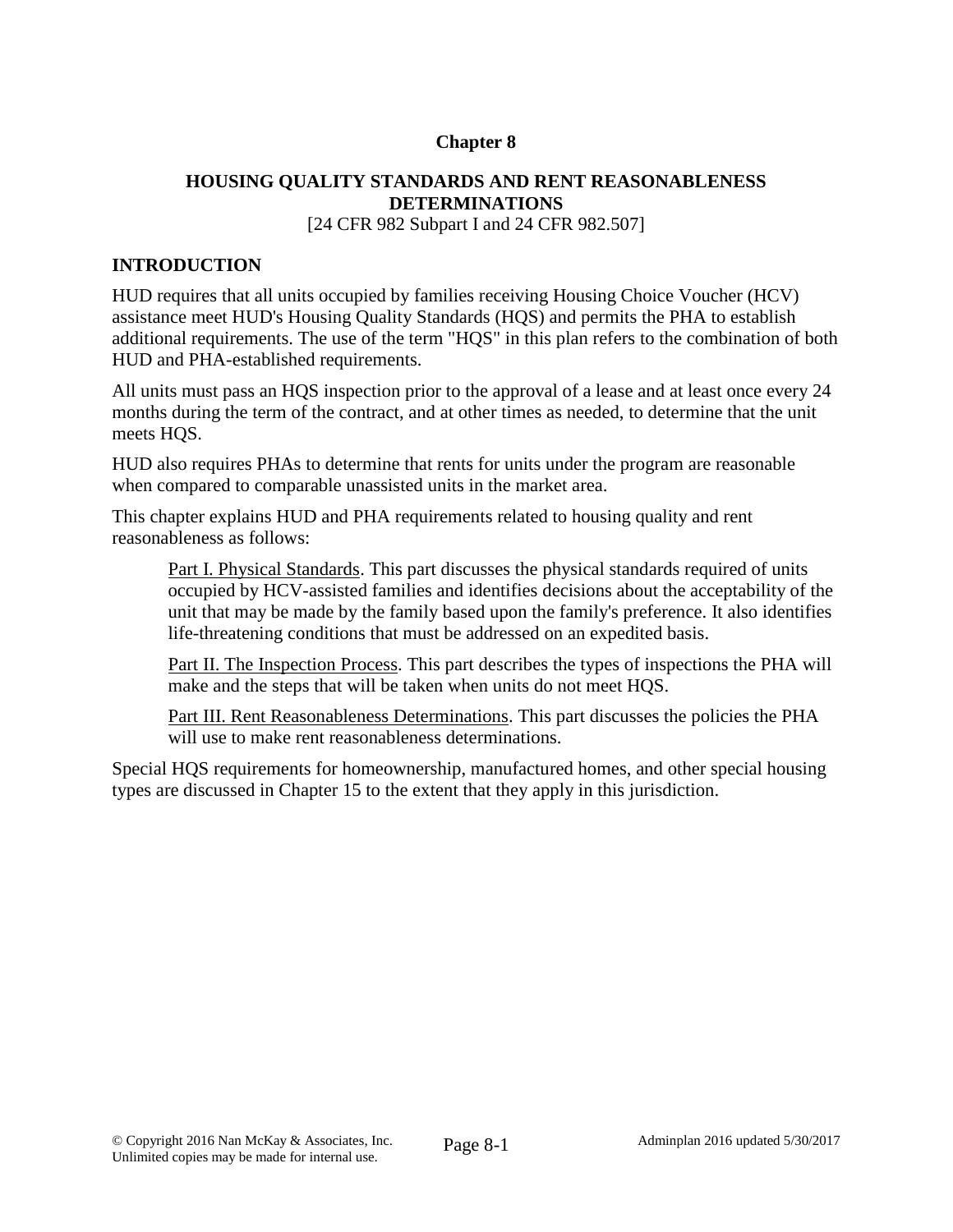# **PART I: PHYSICAL STANDARDS**

# **8-I.A. GENERAL HUD REQUIREMENTS**

# **HUD Performance and Acceptability Standards**

HUD's performance and acceptability standards for HCV-assisted housing are provided in 24 CFR 982.401. These standards cover the following areas:

- Sanitary facilities
- Food preparation and refuse disposal
- Space and Security
- Thermal Environment
- Illumination and electricity
- Structure and materials
- Interior Air Quality
- Water Supply
- Lead-based paint
- Access
- Site and neighborhood
- Sanitary condition
- Smoke Detectors

A summary of HUD performance criteria is provided in Exhibit 8-1. Additional guidance on these requirements is found in the following HUD resources:

- Housing Choice Voucher Guidebook, Chapter 10.
- HUD Housing Inspection Manual for Section 8 Housing
- HUD Inspection Form, form HUD-52580 (3/01) and Inspection Checklist, form HUD-52580-A (9/00)
- HUD Notice 2003-31, Accessibility Notice: Section 504 of the Rehabilitation Act of 1973; the Americans with Disabilities Act of 1990; the Architectural Barriers Act of 1968 and the Fair Housing Act of 1988.

## **Tenant Preference Items**

HUD requires the PHA to enforce minimum HQS but also recognizes that certain judgments about the acceptability of the unit are left to the family. For example, the PHA must ensure that the unit contains the required sanitary facilities, but the family decides whether the cosmetic appearance of the facilities is acceptable. Exhibit 8-2 summarizes those items that are considered tenant preferences.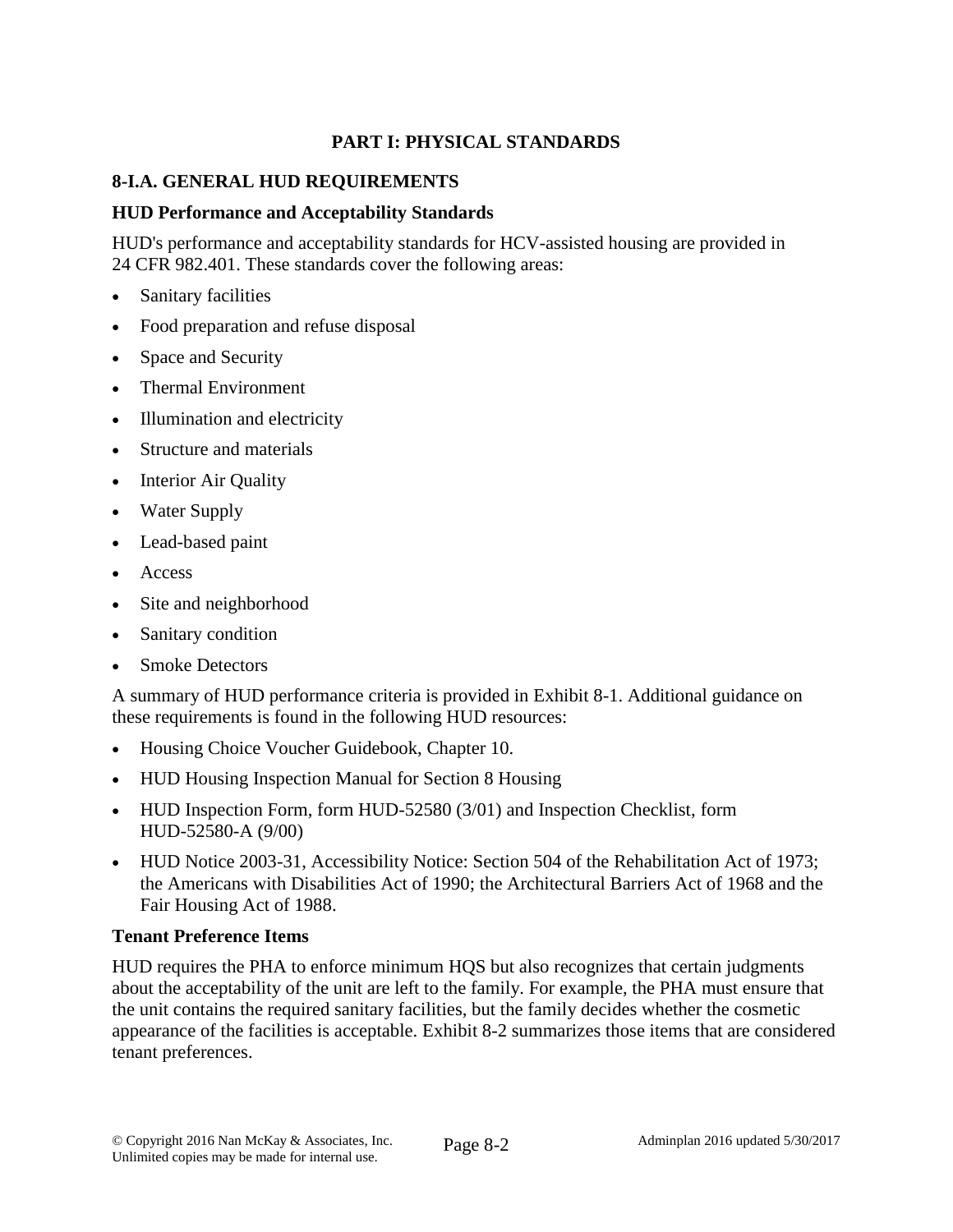## **Modifications to Provide Accessibility**

Under the Fair Housing Act of 1988 an owner must not refuse the request of a family that contains a person with a disability to make necessary and reasonable modifications to the unit. Such modifications are at the family's expense. The owner may require restoration of the unit to its original condition if the modification would interfere with the owner or next occupant's full enjoyment of the premises. The owner may not increase a customarily required security deposit. However, the landlord may negotiate a restoration agreement that requires the family to restore the unit and, if necessary to ensure the likelihood of restoration, may require the tenant to pay a reasonable amount into an interest bearing escrow account over a reasonable period of time. The interest in any such account accrues to the benefit of the tenant. The owner may also require reasonable assurances that the quality of the work will be acceptable and that any required building permits will be obtained. [24 CFR 100.203; Notice 2003-31].

Modifications to units to provide access for a person with a disability must meet all applicable HQS requirements and conform to the design, construction, or alteration of facilities contained in the UFAS and the ADA Accessibility Guidelines (ADAAG) [28 CFR 35.151(c) and Notice 2003-31] See Chapter 2 of this plan for additional information on reasonable accommodations for persons with disabilities.

## PHA Policy

Any owner that intends to negotiate a restoration agreement or require an escrow account must submit the agreement(s) to the PHA for review.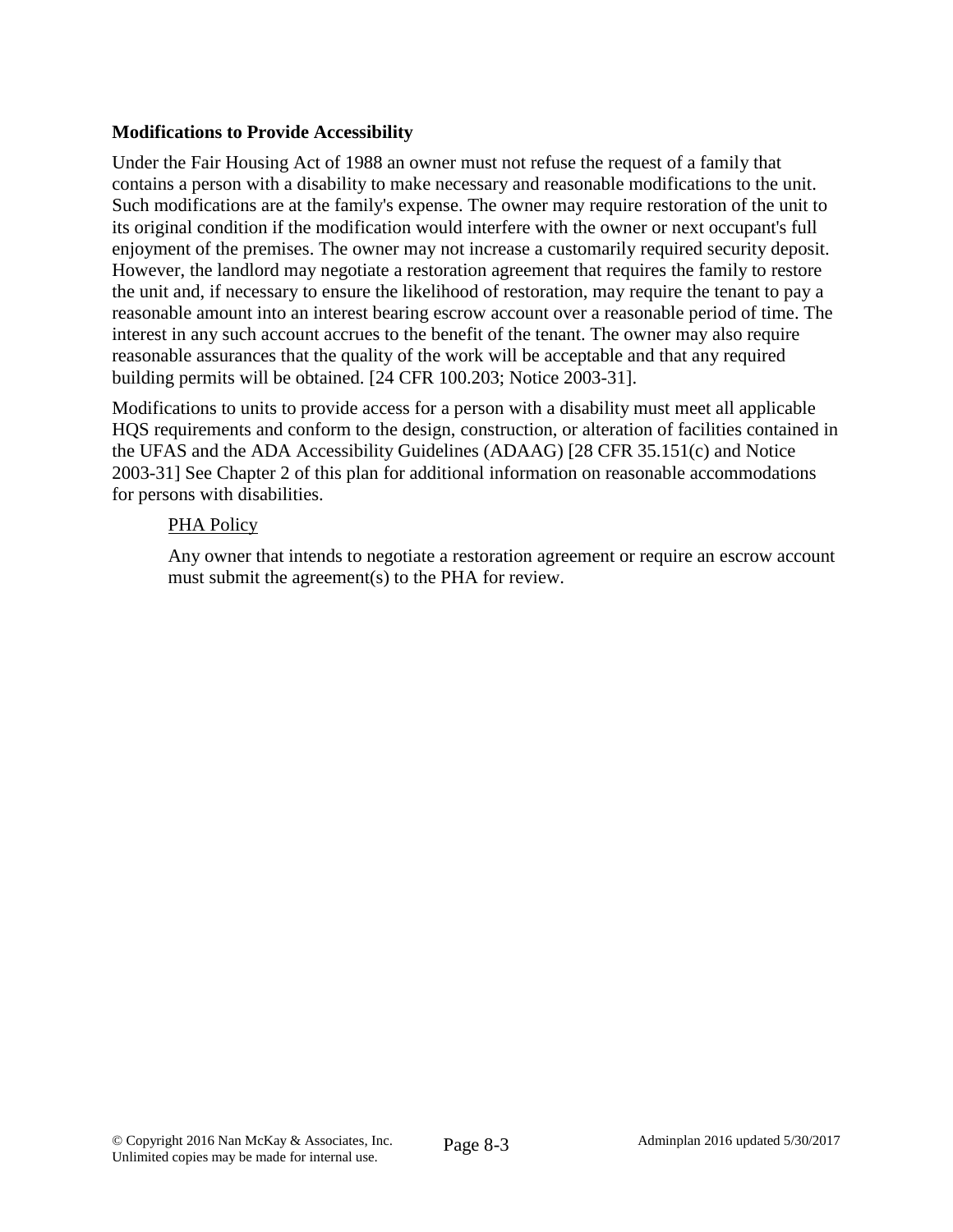# **8-I.B. ADDITIONAL LOCAL REQUIREMENTS**

The PHA may impose variations to the HQS as long as the additional criteria are not likely to adversely affect the health or safety of participant families or severely restrict housing choices for families. HUD approval is required for variations to the HQS. HUD approval is not required if the variations are clarifications of HUD's acceptability criteria or performance standards [24 CFR 982.401(a)(4)].

# **Thermal Environment [HCV GB p.10-7]**

The PHA must define a "healthy living environment" for the local climate. This may be done by establishing a temperature that the heating system must be capable of maintaining, that is appropriate for the local climate.

## PHA Policy

The heating system must be capable of maintaining an interior temperature of 65 degrees Fahrenheit between October 1 and May 1.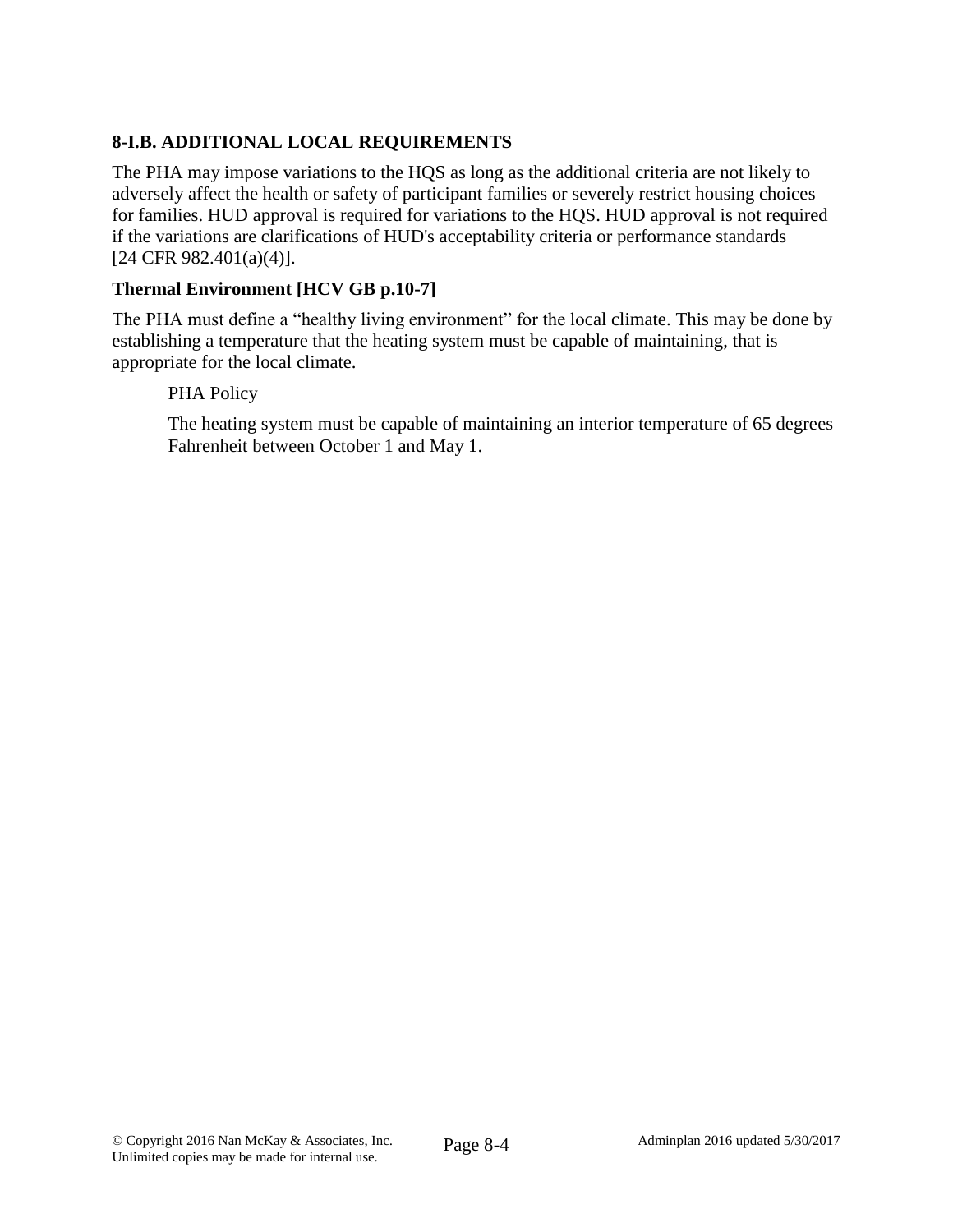#### **Clarifications of HUD Requirements**

#### PHA Policy

As permitted by HUD, the PHA has adopted the following specific requirements that elaborate on HUD standards.

## *Walls*

In areas where plaster or drywall is sagging, severely cracked, or otherwise damaged, it must be repaired or replaced.

## *Windows*

Window sashes must be in good condition, solid and intact, and properly fitted to the window frame. Damaged or deteriorated sashes must be replaced.

Windows must be weather-stripped as needed to ensure a weather-tight seal.

Window screens must be in good condition (applies only if screens are present).

#### *Doors*

All exterior doors must be weather-tight to avoid any air or water infiltration, be lockable, have no holes, have all trim intact, and have a threshold.

All interior doors must have no holes, have all trim intact, and be openable without the use of a key.

#### *Floors*

All wood floors must be sanded to a smooth surface and sealed. Any loose or warped boards must be resecured and made level. If they cannot be leveled, they must be replaced.

All floors must be in a finished state. Raw wood or unsealed concrete is not permitted.

All floors should have some type of base shoe, trim, or sealing for a "finished look." Vinyl base shoe is permitted.

## *Sinks*

All sinks and commode water lines must have shut off valves, unless faucets are wall mounted.

All sinks must have functioning stoppers.

## *Toilets*

All worn or cracked toilet seats and tank lids must be replaced and toilet tank lid must fit properly.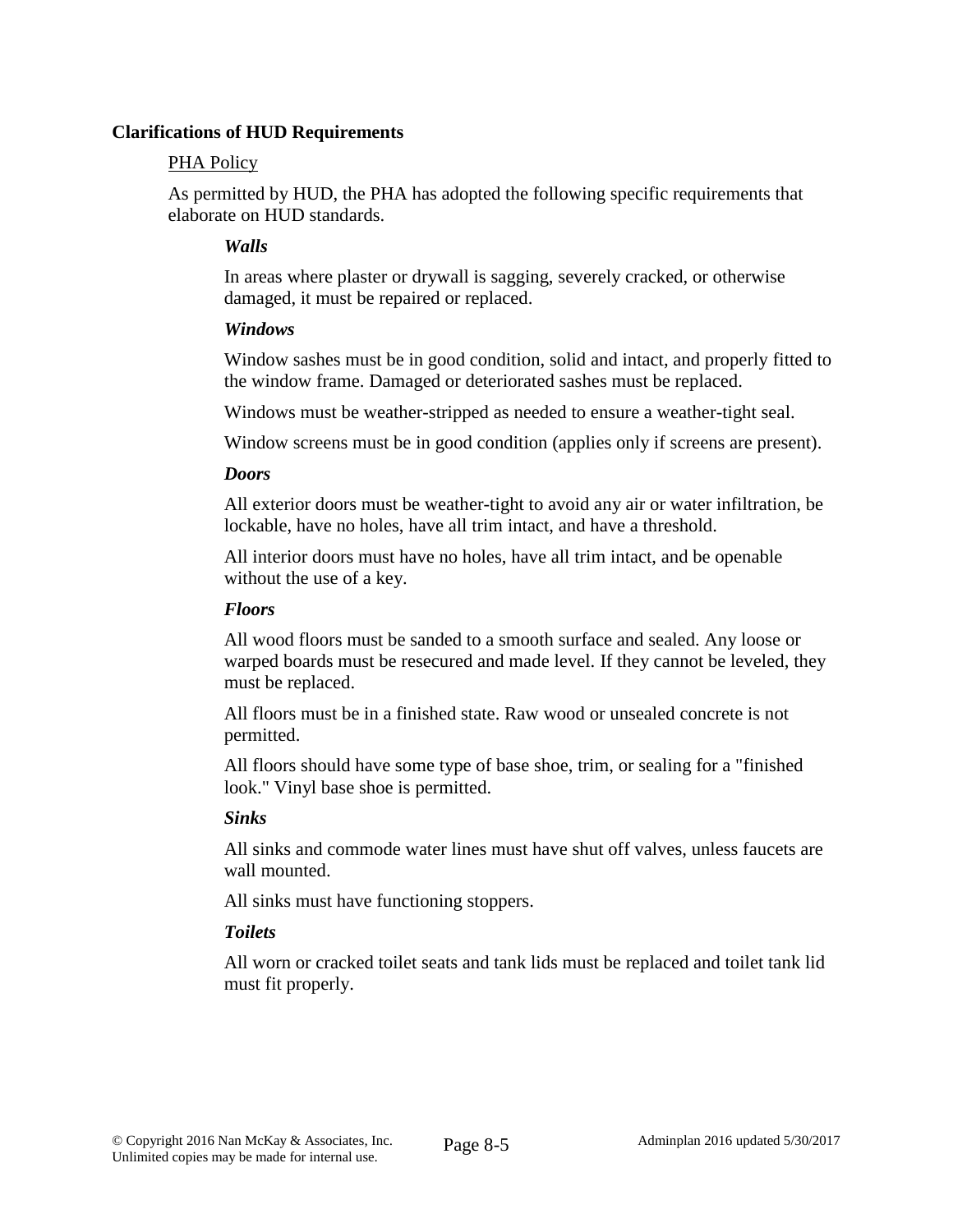#### *Security*

If window security bars or security screens are present on emergency exit windows, they must be equipped with a quick release system. The owner is responsible for ensuring that the family is instructed on the use of the quick release system.

#### **8-I.C. LIFE-THREATENING CONDITIONS [24 CFR 982.404(a): FR Notice 1/18/17]**

HUD requires the PHA to define life-threatening conditions and to notify the owner or the family (whichever is responsible) of the corrections required. The responsible party must correct lifethreatening conditions within 24 hours of PHA notification.

#### PHA Policy

The following are considered life-threatening conditions:

Any condition that jeopardizes the security of the unit

Major plumbing leaks or flooding, waterlogged ceiling or floor in imminent danger of falling

Natural or LP gas or fuel oil leaks

A fuel storage vessel, fluid line, valve, or connection that supplies fuel to a HVAC unit is leaking or a strong odor is detected with potential for explosion or fire or that results in a health risk if inhaled

Any electrical problem or condition that could result in shock or fire

A light fixture is readily accessible, is not securely mounted to the ceiling or wall, and electrical connections or wires are exposed

A light fixture is hanging by its wires

A light fixture has a missing or broken bulb, and the open socket is readily accessible to the tenant during the day-to-day use of the unit

A receptacle (outlet) or switch is missing or broken and electrical connections or wires are exposed

An open circuit breaker position is not appropriately blanked off in a panel board, main panel board, or other electrical box that contains circuit breakers or fuses

A cover is missing from any electrical device box, panel box, switch gear box, control panel, etc., and there are exposed electrical connections

Any nicks, abrasions, or fraying of the insulation that exposes conducting wire

Exposed bare wires or electrical connections

Any condition that results in openings in electrical panels or electrical control device enclosures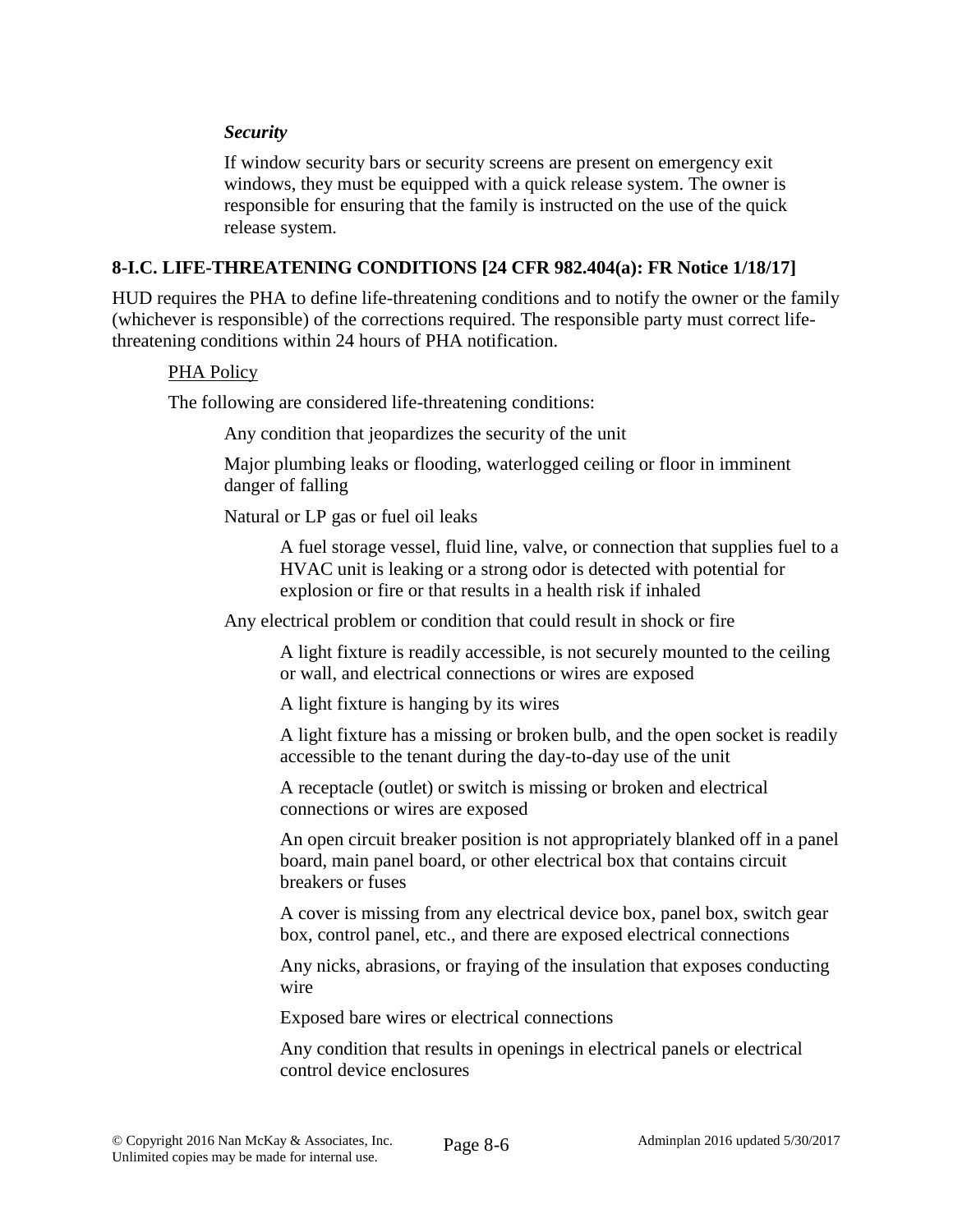Absence of a working heating system when outside temperature is below 60 degrees Fahrenheit.

Utilities not in service, including no running hot water

Conditions that present the imminent possibility of injury

Obstacles that prevent safe entrance or exit from the unit

Absence of a functioning toilet in the unit

Inoperable or missing smoke detectors

Missing or inoperable carbon monoxide detector

Missing, damaged, discharged, overcharged, or expired fire extinguisher (where required)

Gas/oil-fired water heater or heating, ventilation, or cooling system with missing, damaged, improper, or misaligned chimney venting

If an owner fails to correct life-threatening conditions as required by the PHA, the PHA will enforce the HQS in accordance with HUD requirements. See 8-II-G.

If a family fails to correct a family-caused life-threatening condition as required by the PHA, the PHA will enforce the family obligations. See 8-II.H.

The owner will be required to repair an inoperable smoke detector unless the PHA determines that the family has intentionally disconnected it (by removing batteries or other means). In this case, the family will be required to repair the smoke detector within 24 hours.

# **8-I.D. OWNER AND FAMILY RESPONSIBILITIES [24 CFR 982.404]**

# **Family Responsibilities**

The family is responsible for correcting the following HQS deficiencies:

- Tenant-paid utilities not in service
- Failure to provide or maintain appliances owned by the family
- Damage to the unit or premises caused by a household member or guest beyond normal wear and tear that results in a breach of the HQS. "Normal wear and tear" is defined as items which could not be charged against the tenant's security deposit under state law or court practice.

# **Owner Responsibilities**

The owner is responsible for all HQS violations not listed as a family responsibility above, even if the violation is caused by the family's living habits (e.g., vermin infestation). However, if the family's actions constitute a serious or repeated lease violation the owner may take legal action to evict the family.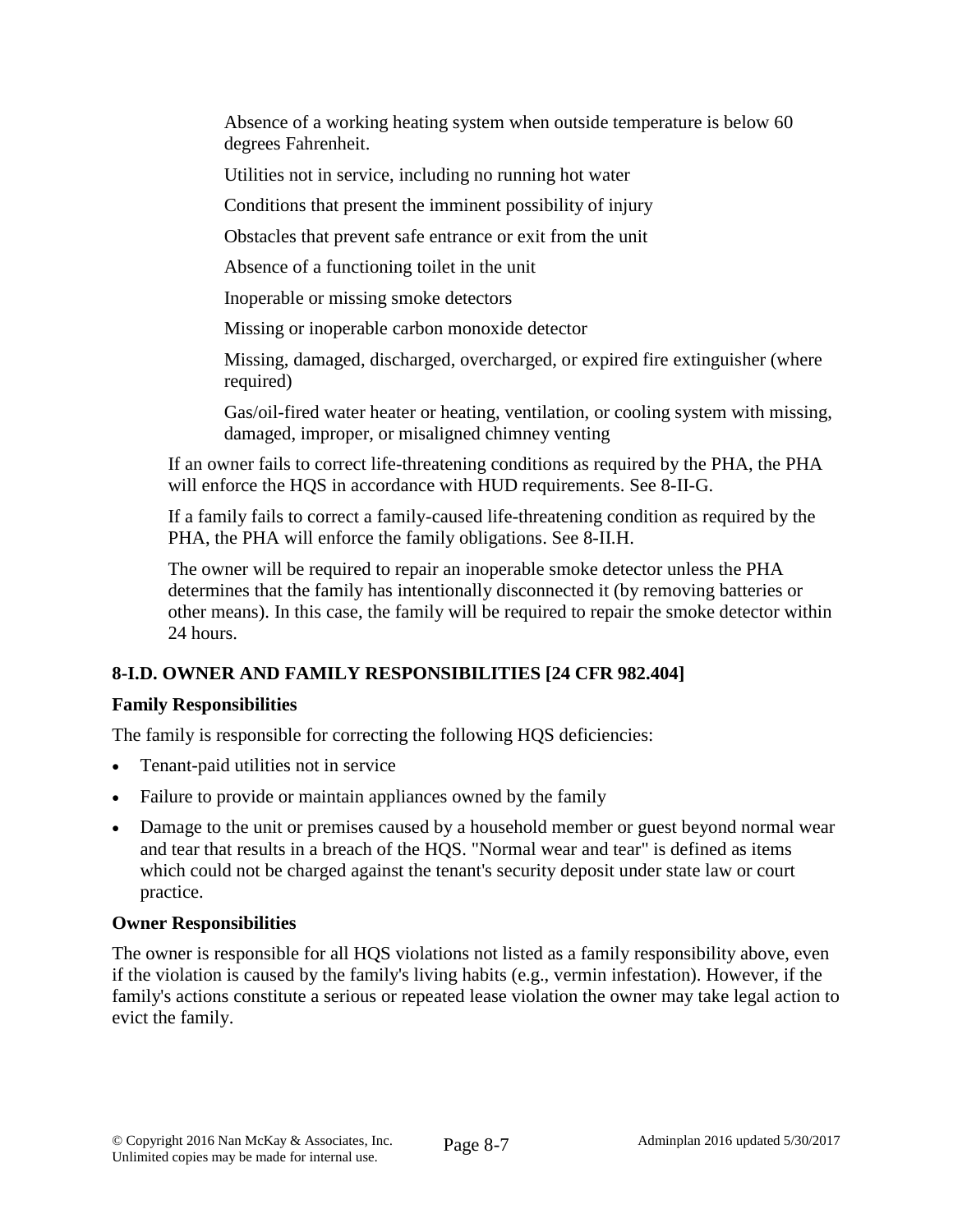# **8-I.E. SPECIAL REQUIREMENTS FOR CHILDREN WITH ENVIRONMENTAL INTERVENTION BLOOD LEAD LEVEL [24 CFR 35.1225: FR Notice 1/13/17]**

If a PHA is notified by a public health department or other medical health care provider, or verifies information from a source other than a public health department or medical health care provider, that a child of less than 6 years of age, living in an HCV-assisted unit has been identified as having an environmental intervention blood lead level, the PHA must complete a risk assessment of the dwelling unit within 15 calendar days after being notified by a public health department or other medical health care provider. The risk assessment must be completed in accordance with program requirements, and the result of the risk assessment must be immediately provided to the owner of the dwelling unit. In cases where the public health department has already completed an evaluation of the unit, this information must be provided to the owner.

Within 30 days after receiving the risk assessment report from the PHA, or the evaluation from the public health department, the owner is required to complete the reduction of identified leadbased paint hazards in accordance with the lead-based paint regulations [24 CFR 35.1325 and 35.1330]. If the owner does not complete the "hazard reduction" as required, the dwelling unit is in violation of HQS and the PHA will take action in accordance with Section 8-II.G.

PHA reporting requirements, and data collection and record keeping responsibilities related to children with an environmental intervention blood lead level are discussed in Chapter 16.

# **8-I.F. VIOLATION OF HQS SPACE STANDARDS [24 CFR 982.401, 24 CFR 982.403]**

A dwelling unit must:

- Provide adequate space and security for the family
- Have at least one bedroom or living/sleeping room for each two persons

A unit that does not meet these HQS space standards is defined as *overcrowded*.

A living room may be used as sleeping (bedroom) space, but no more than two persons may occupy the space [HCV GB p. 10-6]. A bedroom or living/sleeping room must have at least:

- One window
- Two electrical outlets in proper operating condition (permanent overhead or wall-mounted light fixtures may count as one of the required electrical outlets)

If the PHA determines that a unit is overcrowded because of an increase in family size or a change in family composition, the PHA must issue the family a new voucher, and the family and PHA must try to find an acceptable unit as soon as possible. If an acceptable unit is available for rental by the family, the PHA must terminate the HAP contract in accordance with its terms.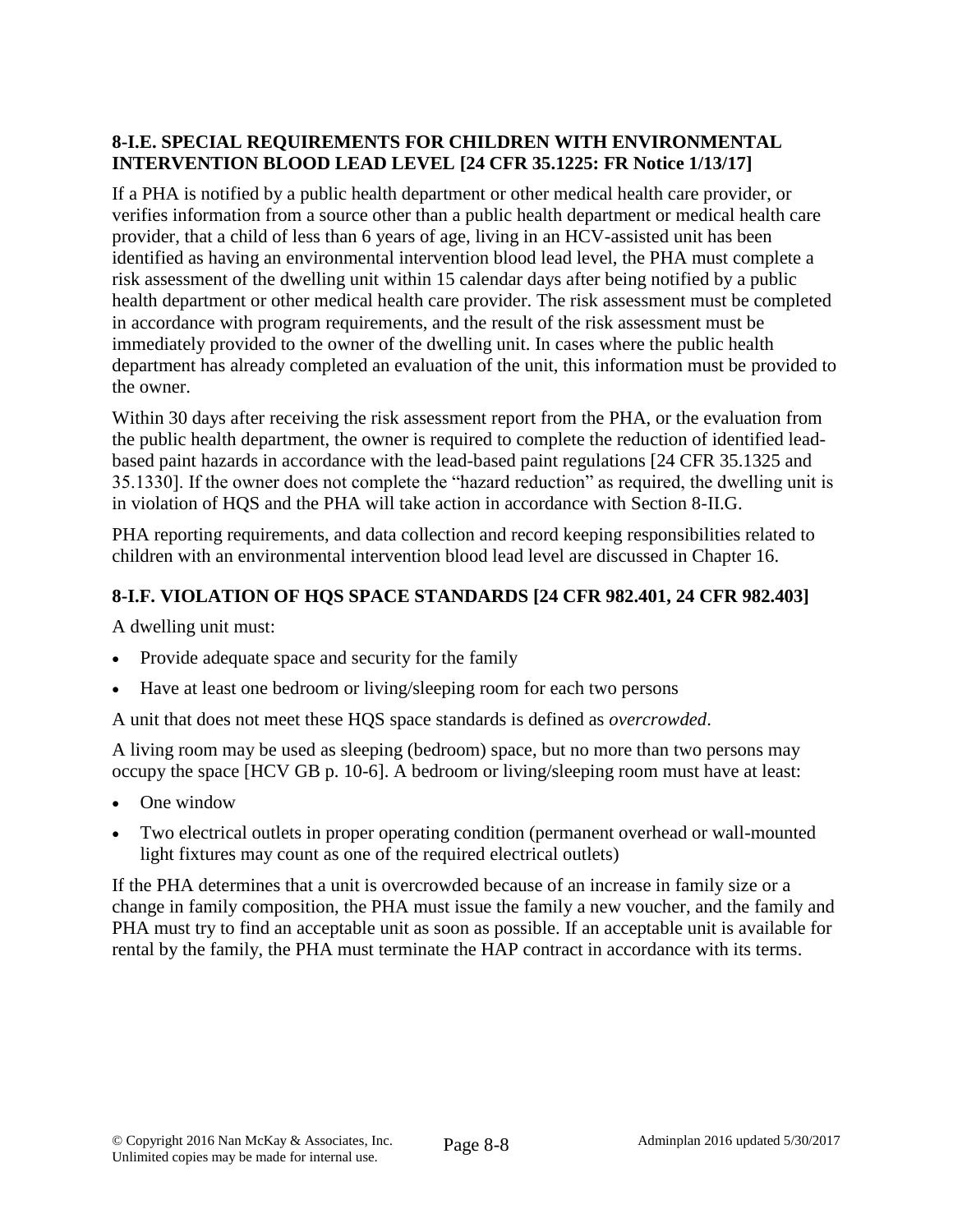# **PART II: THE INSPECTION PROCESS**

# **8-II.A. OVERVIEW [24 CFR 982.405]**

# **Types of Inspections**

The PHA conducts the following types of inspections as needed. Each type of inspection is discussed in the paragraphs that follow.

- *Initial Inspections*. The PHA conducts initial inspections in response to a request from the family to approve a unit for participation in the HCV program.
- *Annual/Biennial Inspections*. HUD requires the PHA to inspect each unit under lease at least annually or biennially, depending on PHA policy, to confirm that the unit still meets HQS. The inspection may be conducted in conjunction with the family's annual reexamination but also may be conducted separately.
- *Special Inspections.* A special inspection may be requested by the owner, the family, or a third party as a result of problems identified with a unit between annual inspections.
- *Quality Control Inspections.* HUD requires that a sample of units be inspected by a supervisor or other qualified individual to evaluate the work of the inspector( $s$ ) and to ensure that inspections are performed in compliance with the HQS.

# **Inspection of PHA-Owned Units [24 CFR 982.352(b)]**

The PHA must obtain the services of an independent entity to perform all HQS inspections in cases where an HCV family is receiving assistance in a PHA-owned unit. A PHA-owned unit is defined as a unit that is owned by the PHA that administers the assistance under the consolidated ACC (including a unit owned by an entity substantially controlled by the PHA). The independent agency must communicate the results of each inspection to the family and the PHA. The independent agency must be approved by HUD, and may be the unit of general local government for the PHA jurisdiction (unless the PHA is itself the unit of general local government or an agency of such government).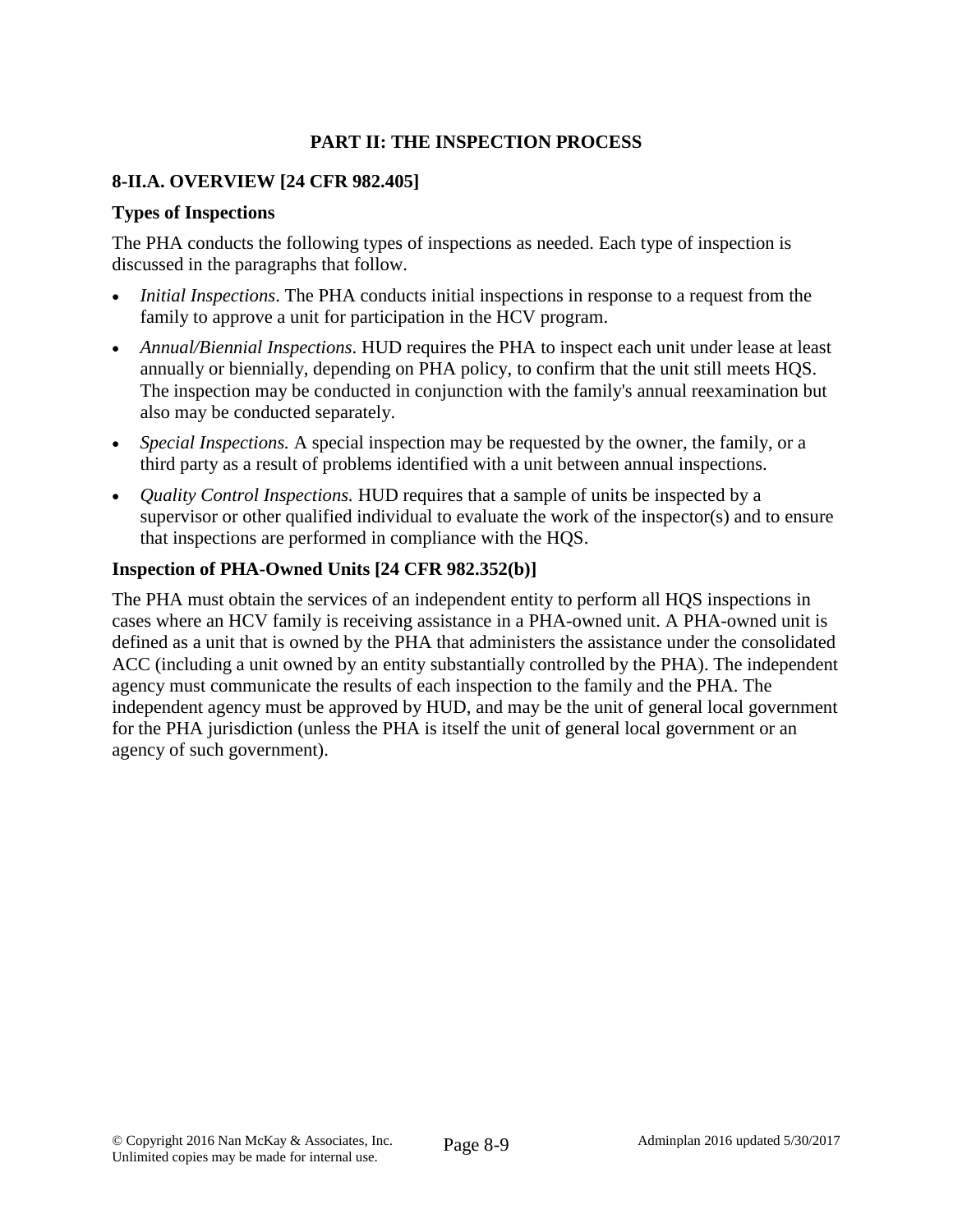# **Inspection Costs [Notice PIH 2016-05]**

The PHA may not charge the family for unit inspections or reinspections [24 CFR 982.405(e)]. In the case of inspections of PHA-owned units, the PHA may compensate the independent agency from ongoing administrative fee for inspections performed. The PHA and the independent agency may not charge the family any fee or charge for the inspection [24 CFR.982.352(b)].

The PHA may not charge the owner for the inspection of the unit prior to the initial term of the lease or for a first inspection during assisted occupancy of the unit. However, the PHA may charge a reasonable fee to owners for reinspections in two situations: when the owner notifies the PHA that a repair has been made but the deficiency has not been corrected, and when the time for repairs has elapsed and the deficiency has not been corrected. Fees may not be imposed for tenant-caused damages, for cases in which the inspector could not gain access to the unit, or for new deficiencies discovered during a reinspection.

The owner may not pass the cost of a reinspection fee to the family. Reinspection fees must be added to the PHA's administrative fee reserves and may only be used for activities related to the provision of tenant-based assistance.

# PHA Policy

The PHA will not charge a fee for failed reinspections.

## **Notice and Scheduling**

The family must allow the PHA to inspect the unit at reasonable times with reasonable notice [24 CFR 982.551(d)].

## PHA Policy

The family will be given reasonable notice of all inspections. Except in the case of a lifethreatening emergency, reasonable notice is considered to be not less than 48 hours. Inspections may be scheduled between 8:00 a.m. and 5:00 p.m. Generally inspections will be conducted on business days only. In the case of a life-threatening emergency, the PHA will give as much notice as possible, given the nature of the emergency.

## **Owner and Family Inspection Attendance**

HUD permits the PHA to set policy regarding family and owner presence at the time of inspection [HCV GB p. 10-27].

## PHA Policy

When a family occupies the unit at the time of inspection an adult family member must be present for the inspection. The presence of the owner or the owner's representative is encouraged but is not required.

At initial inspection of a vacant unit, the PHA will inspect the unit in the presence of the owner or owner's representative. The presence of a family representative is permitted, but is not required.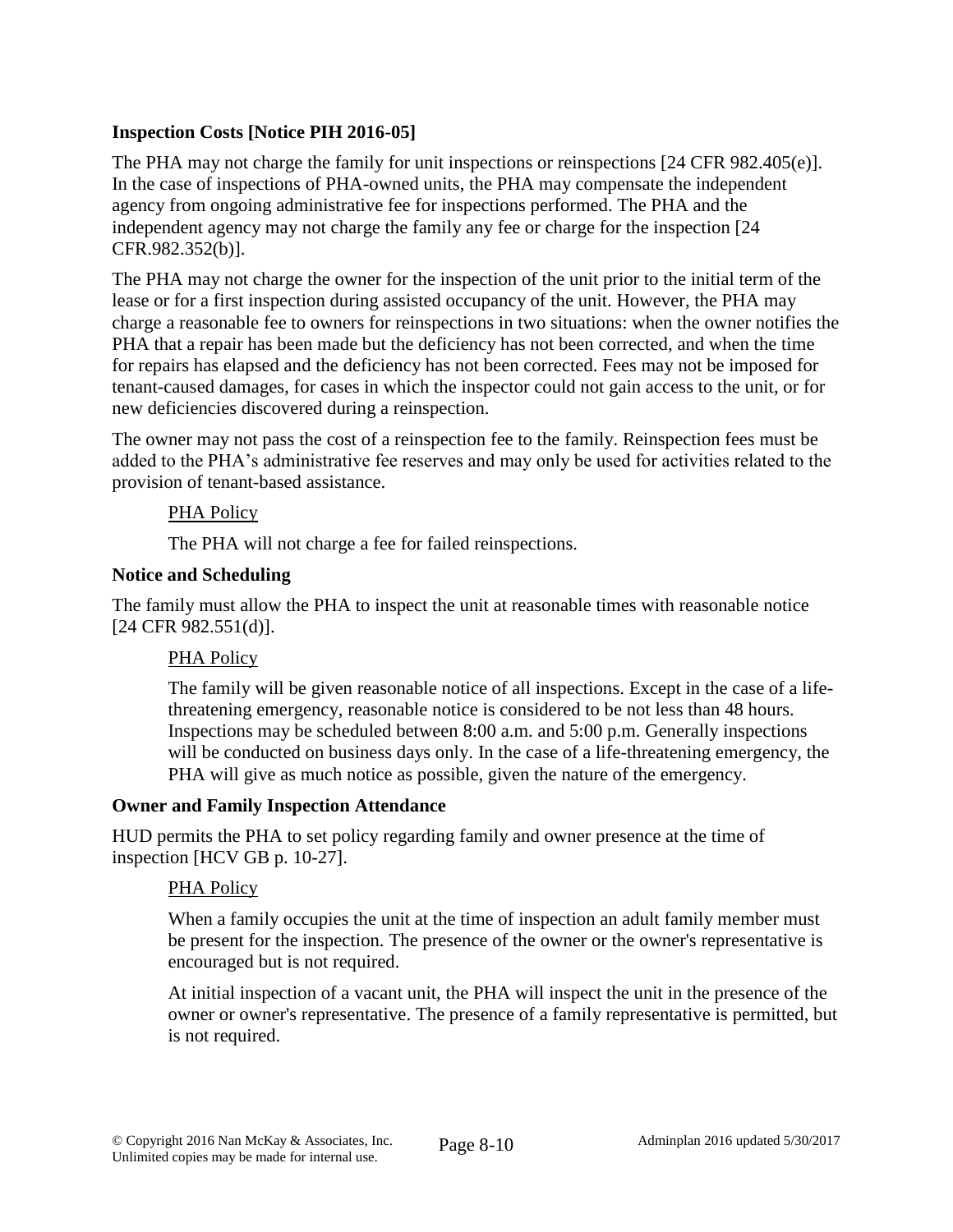# **8-II.B. INITIAL HQS INSPECTION [24 CFR 982.401(a)]**

## **Initial Inspections [FR Notice 1/18/17]**

The PHA may, but is not required to, approve assisted tenancy and start HAP if the unit fails HQS inspection, but only if the deficiencies identified are non-life-threatening. Further, the PHA may, but is not required to, authorize occupancy if a unit passed an alternative inspection in the last 24 months.

## PHA Policy

The unit must pass the HQS inspection on or before the effective date of the HAP contract.

#### **Timing of Initial Inspections**

HUD requires PHAs with fewer than 1,250 budgeted units to complete the initial inspection, determine whether the unit satisfies HQS, and notify the owner and the family of the determination within 15 days of submission of the Request for Tenancy Approval (RTA). For PHAs with 1,250 or more budgeted units, to the extent practicable such inspection and determination must be completed within 15 days. The 15-day period is suspended for any period during which the unit is not available for inspection [982.305(b)(2)].

#### PHA Policy

The PHA will complete the initial inspection, determine whether the unit satisfies HQS, and notify the owner and the family of the determination within 15 days of submission of the Request for Tenancy Approval (RTA).

#### **Inspection Results and Reinspections**

## PHA Policy

If any HQS violations are identified, the owner will be notified of the deficiencies and be given a time frame to correct them. If requested by the owner, the time frame for correcting the deficiencies may be extended by the PHA for good cause. The PHA will reinspect the unit within 5 business days of the date the owner notifies the PHA that the required corrections have been made.

If the time period for correcting the deficiencies (or any PHA-approved extension) has elapsed, or the unit fails HQS at the time of the reinspection, the PHA will notify the owner and the family that the unit has been rejected and that the family must search for another unit. The PHA may agree to conduct a second reinspection, for good cause, at the request of the family and owner.

Following a failed reinspection, the family may submit a new Request for Tenancy Approval after the owner has made repairs, if they are unable to locate another suitable unit.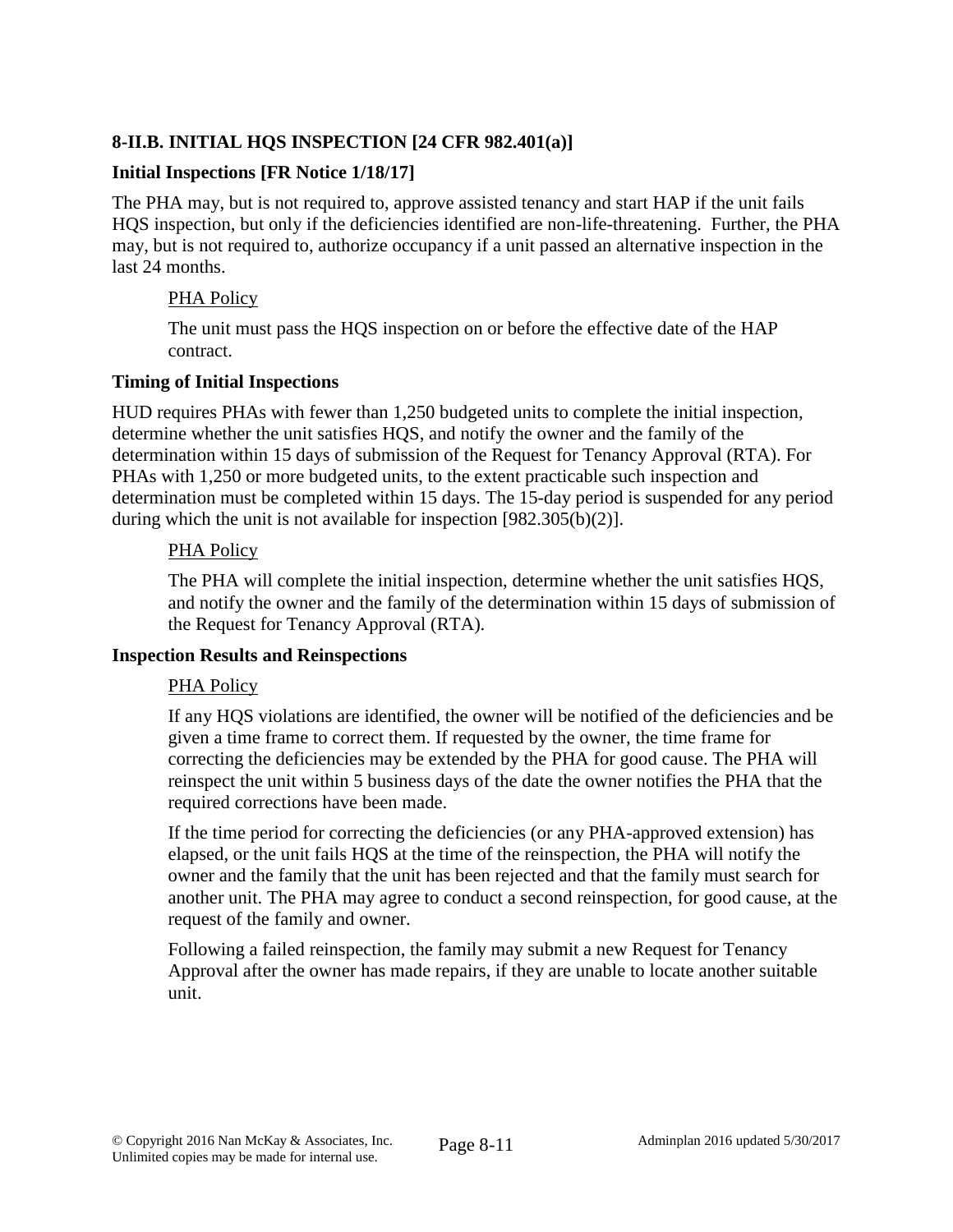# **Utilities**

Generally, at initial lease-up the owner is responsible for demonstrating that all utilities are in working order including those utilities that the family will be responsible for paying.

## PHA Policy

If utility service is not available for testing at the time of the initial inspection, the PHA will allow the utilities to be placed in service after the unit has met all other HQS requirements. The PHA will reinspect the unit to confirm that utilities are operational

before the HAP contract is executed by the PHA.

## **Appliances [Form HUD-52580]**

## PHA Policy

If the family is responsible for supplying the stove and/or refrigerator, the PHA will allow the stove and refrigerator to be placed in the unit after the unit has met all other HQS requirements. The required appliances must be in place before the HAP contract is executed by the PHA. The PHA will execute the HAP contract based upon a certification from the family that the appliances have been installed and are working. A confirmatory inspection will be scheduled within 30 days of HAP contract approval.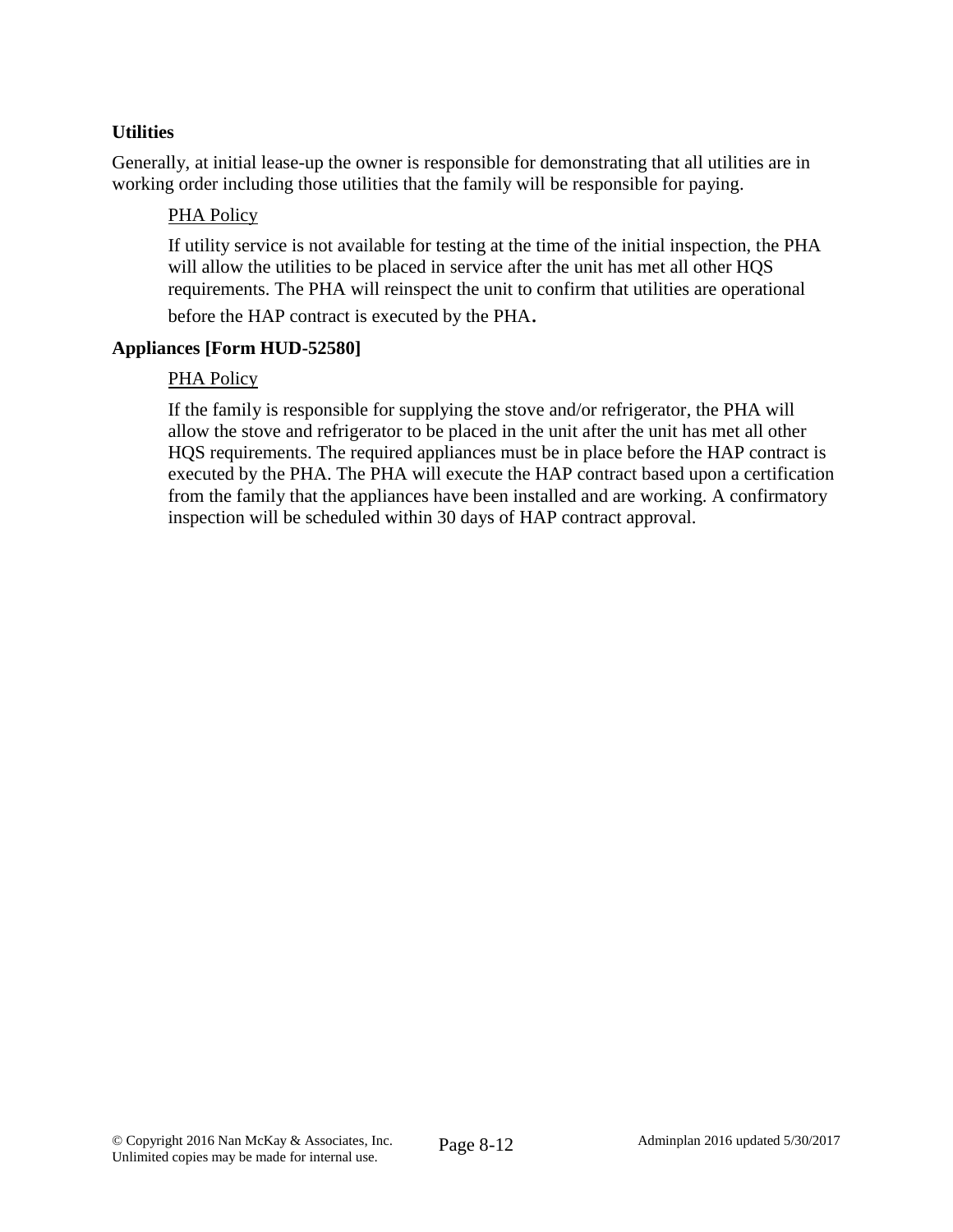# **8-II.C. ANNUAL/BIENNIAL HQS INSPECTIONS [24 CFR 982.405 and 982.406,; Notice PIH 2016-05]**

# PHA Policy

Each unit under HAP contract must be inspected within 12 months of the last full HQS inspection, unless: The unit with the same tenant has passed 2 inspections with no fails. The unit with the same tenant will be moved to a biennial inspection schedule. If the unit fails after being placed on a biennial schedule for any reason, tenant or landlord caused, it will be placed back on an annual schedule until it has passed 2 inspections with no fails.

The PHA will accept the results of inspections performed by HUD of for other housing programs such as HOME or LIHTC.

## **Scheduling the Inspection**

## PHA Policy

If an adult family member cannot be present on the scheduled date, the family should request that the PHA reschedule the inspection. The PHA and family will agree on a new inspection date that generally should take place within 5 business days of the originallyscheduled date. The PHA may schedule an inspection more than 5 business days after the original date for good cause.

If the family misses the first scheduled appointment without requesting a new inspection date, the PHA will automatically schedule a second inspection. If the family misses two scheduled inspections without PHA approval, the PHA will consider the family to have violated its obligation to make the unit available for inspection. This may result in termination of the family's assistance in accordance with Chapter 12.

# **8-II.D. SPECIAL INSPECTIONS [24 CFR 982.405(g)]**

If a participant or government official reports a life-threatening condition which the owner would be required to repair within 24 hours, the PHA must inspect the unit within 24 hours of notification. If the reported condition is not life-threatening, the PHA must inspect the unit within 15 days of notification.

## PHA Policy

During a special inspection, the PHA generally will inspect only those deficiencies that were reported. However, the inspector will record any additional HQS deficiencies that are observed and will require the responsible party to make the necessary repairs.

If the annual inspection has been scheduled or is due within 90 days of the date the special inspection is scheduled the PHA may elect to conduct a full annual inspection.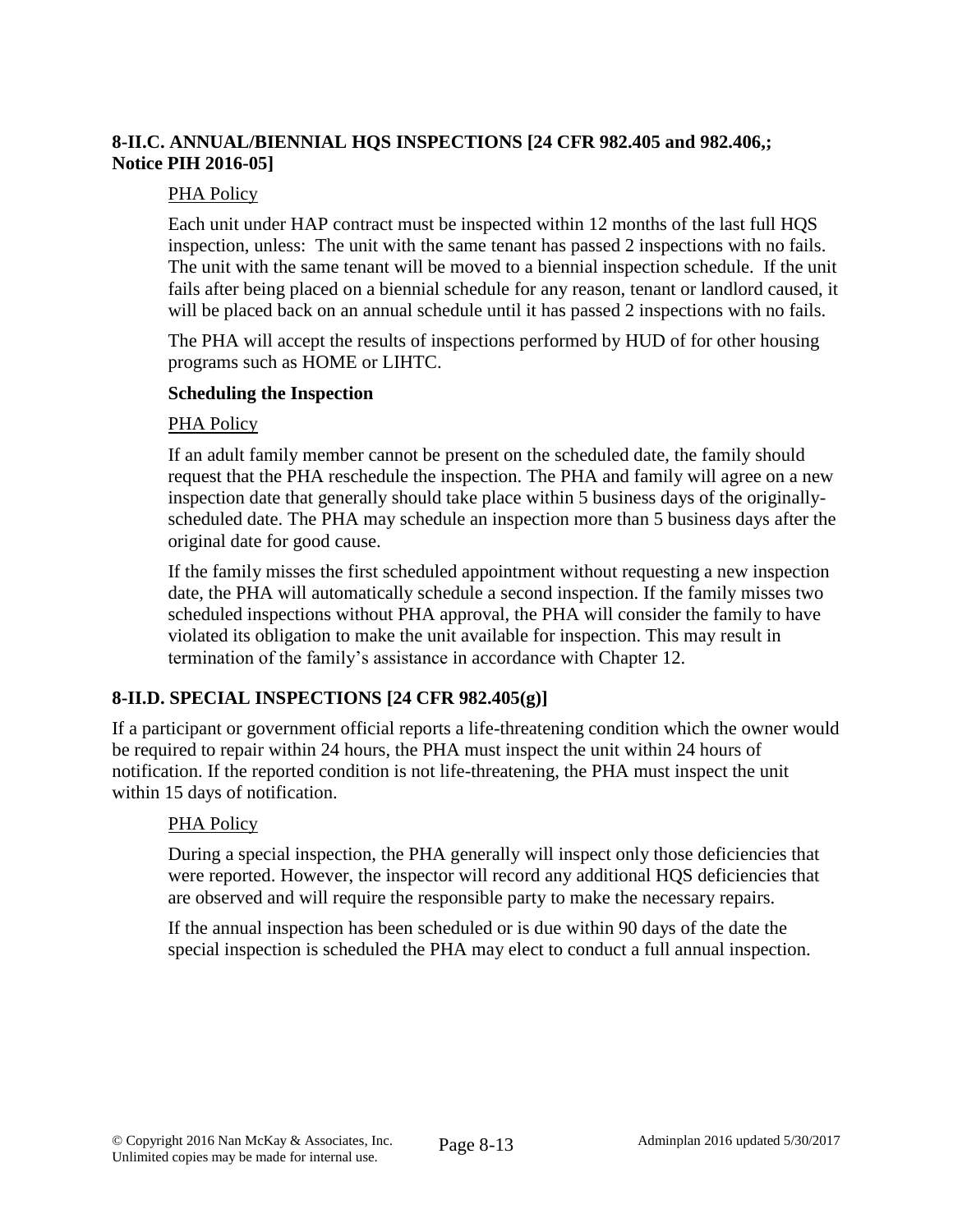# **8-II.E. QUALITY CONTROL INSPECTIONS [24 CFR 982.405(b); HCV GB, p. 10-32]**

HUD requires a PHA supervisor or other qualified person to conduct quality control inspections of a sample of units to ensure that each inspector is conducting accurate and complete inspections and that there is consistency in the application of the HQS.

The unit sample must include only units that have been inspected within the preceding 3 months. The selected sample will include (1) each type of inspection (initial, annual, and special), (2) inspections completed by each inspector, and (3) units from a cross-section of neighborhoods.

# **8-II.F. INSPECTION RESULTS AND REINSPECTIONS FOR UNITS UNDER HAP CONTRACT**

# **Notification of Corrective Actions**

The owner and the family will be notified in writing of the results of all inspections. When an inspection identifies HQS failures, the PHA will determine (1) whether or not the failure is a lifethreatening condition and (2) whether the family or owner is responsible.

## PHA Policy

When life-threatening conditions are identified, the PHA will immediately notify both parties by telephone, facsimile, or email. The notice will specify who is responsible for correcting the violation. The corrective actions must be taken within 24 hours of the PHA's notice.

When failures that are not life-threatening are identified, the PHA will send the owner and the family a written notification of the inspection results within 5 business days of the inspection. The written notice will specify who is responsible for correcting the violation, and the time frame within which the failure must be corrected. Generally not more than 30 days will be allowed for the correction.

The notice of inspection results will inform the owner that if life-threatening conditions are not corrected within 24 hours, and non-life threatening conditions are not corrected within the specified time frame (or any PHA-approved extension), the owner's HAP will be abated in accordance with PHA policy (see 8-II.G.). Likewise, in the case of family caused deficiencies, the notice will inform the family that if corrections are not made within the specified time frame (or any PHA-approved extension, if applicable) the family's assistance will be terminated in accordance with PHA policy (see Chapter 12).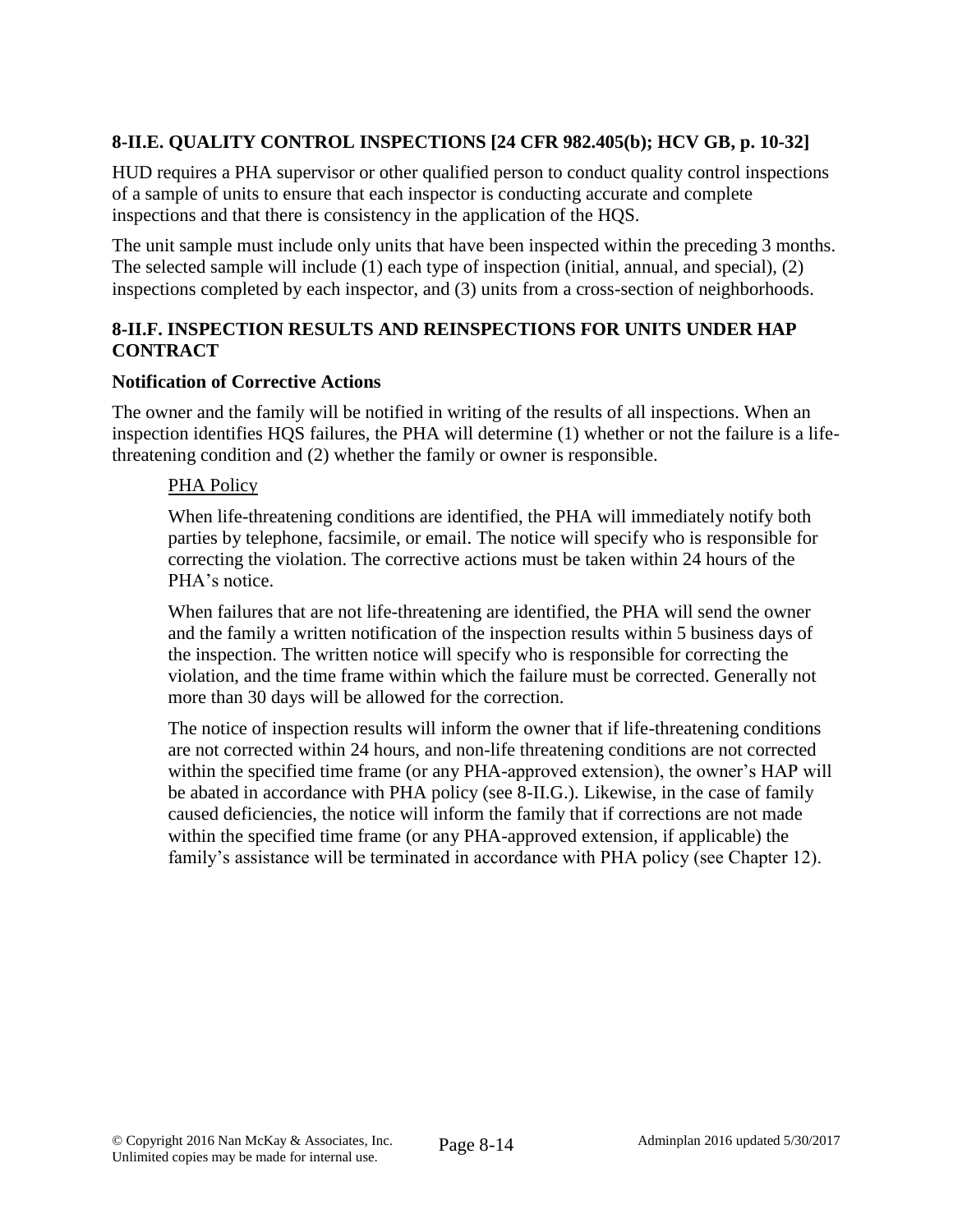## **Extensions**

For conditions that are life-threatening, the PHA cannot grant an extension to the 24 hour corrective action period. For conditions that are not life-threatening, the PHA may grant an exception to the required time frames for correcting the violation, if the PHA determines that an extension is appropriate [24 CFR 982.404].

#### PHA Policy

Extensions will be granted in cases where the PHA has determined that the owner has made a good faith effort to correct the deficiencies and is unable to for reasons beyond the owner's control. Reasons may include, but are not limited to:

A repair cannot be completed because required parts or services are not available.

A repair cannot be completed because of weather conditions.

A reasonable accommodation is needed because the family includes a person with disabilities.

The length of the extension will be determined on a case by case basis, but will not exceed 60 days, except in the case of delays caused by weather conditions. In the case of weather conditions, extensions may be continued until the weather has improved sufficiently to make repairs possible. The necessary repairs must be made within 15 calendar days, once the weather conditions have subsided.

#### **Reinspections**

#### PHA Policy

The PHA will conduct a reinspection immediately following the end of the corrective period, or any PHA approved extension.

The family and owner will be given reasonable notice of the reinspection appointment. If the deficiencies have not been corrected by the time of the reinspection, the PHA will send a notice of abatement to the owner, or in the case of family caused violations, a notice of termination to the family, in accordance with PHA policies. If the PHA is unable to gain entry to the unit in order to conduct the scheduled reinspection, the PHA will consider the family to have violated its obligation to make the unit available for inspection. This may result in termination of the family's assistance in accordance with Chapter 12.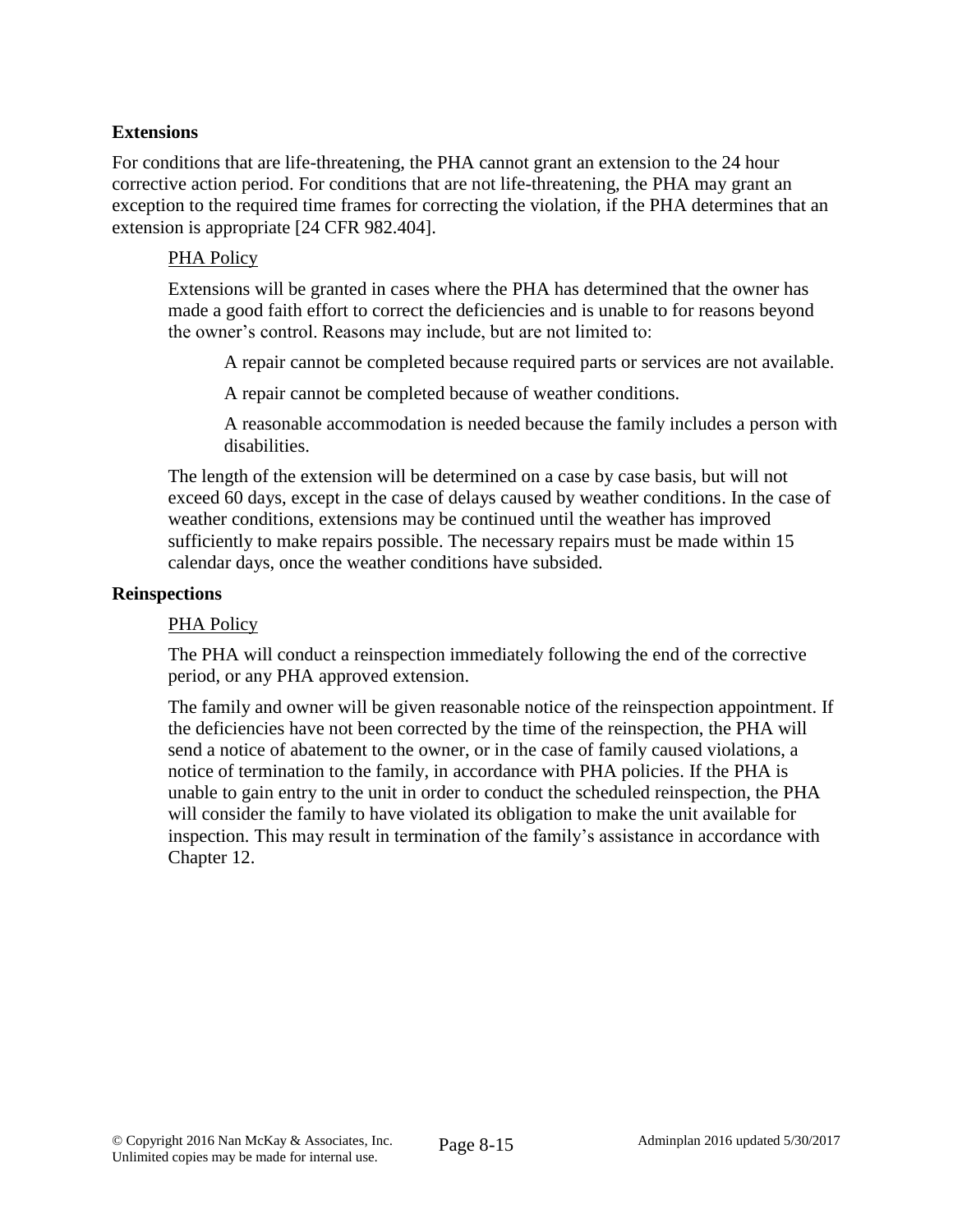# **8-II.G. ENFORCING OWNER COMPLIANCE**

If the owner fails to maintain the dwelling unit in accordance with HQS, the PHA must take prompt and vigorous action to enforce the owner obligations.

# **HAP Abatement**

If an owner fails to correct HQS deficiencies by the time specified by the PHA, HUD requires the PHA to abate housing assistance payments no later than the first of the month following the specified correction period (including any approved extension) [24 CFR 985.3(f)]. No retroactive payments will be made to the owner for the period of time the rent was abated. Owner rents are not abated as a result of HQS failures that are the family's responsibility.

# PHA Policy

The PHA will make all HAP abatements effective the first of the month following the expiration of the PHA specified correction period (including any extension).

The PHA will inspect abated units within 5 business days of the owner's notification that the work has been completed. Payment will resume effective on the day the unit passes inspection.

During any abatement period the family continues to be responsible for its share of the rent. The owner must not seek payment from the family for abated amounts and may not use the abatement as cause for eviction.

# **HAP Contract Termination**

The PHA must decide how long any abatement period will continue before the HAP contract will be terminated. The PHA should not terminate the contract until the family finds another unit, provided the family does so in a reasonable time [HCV GB p. 10-29] and must give the owner reasonable notice of the termination. The PHA will issue a voucher to permit the family to move to another unit as described in Chapter 10.

## PHA Policy

The maximum length of time that HAP may be abated is 30 days. However, if the owner completes corrections and notifies the PHA before the termination date of the HAP contract, the PHA may rescind the termination notice if (1) the family still resides in the unit and wishes to remain in the unit and (2) the unit passes inspection.

Reasonable notice of HAP contract termination by the PHA is 30 days.

# **8-II.H. ENFORCING FAMILY COMPLIANCE WITH HQS [24 CFR 982.404(b)]**

Families are responsible for correcting any HQS violations listed in paragraph 8.I.D. If the family fails to correct a violation within the period allowed by the PHA (and any extensions), the PHA will terminate the family's assistance, according to the policies described in Chapter 12.

If the owner carries out a repair for which the family is responsible under the lease, the owner may bill the family for the cost of the repair.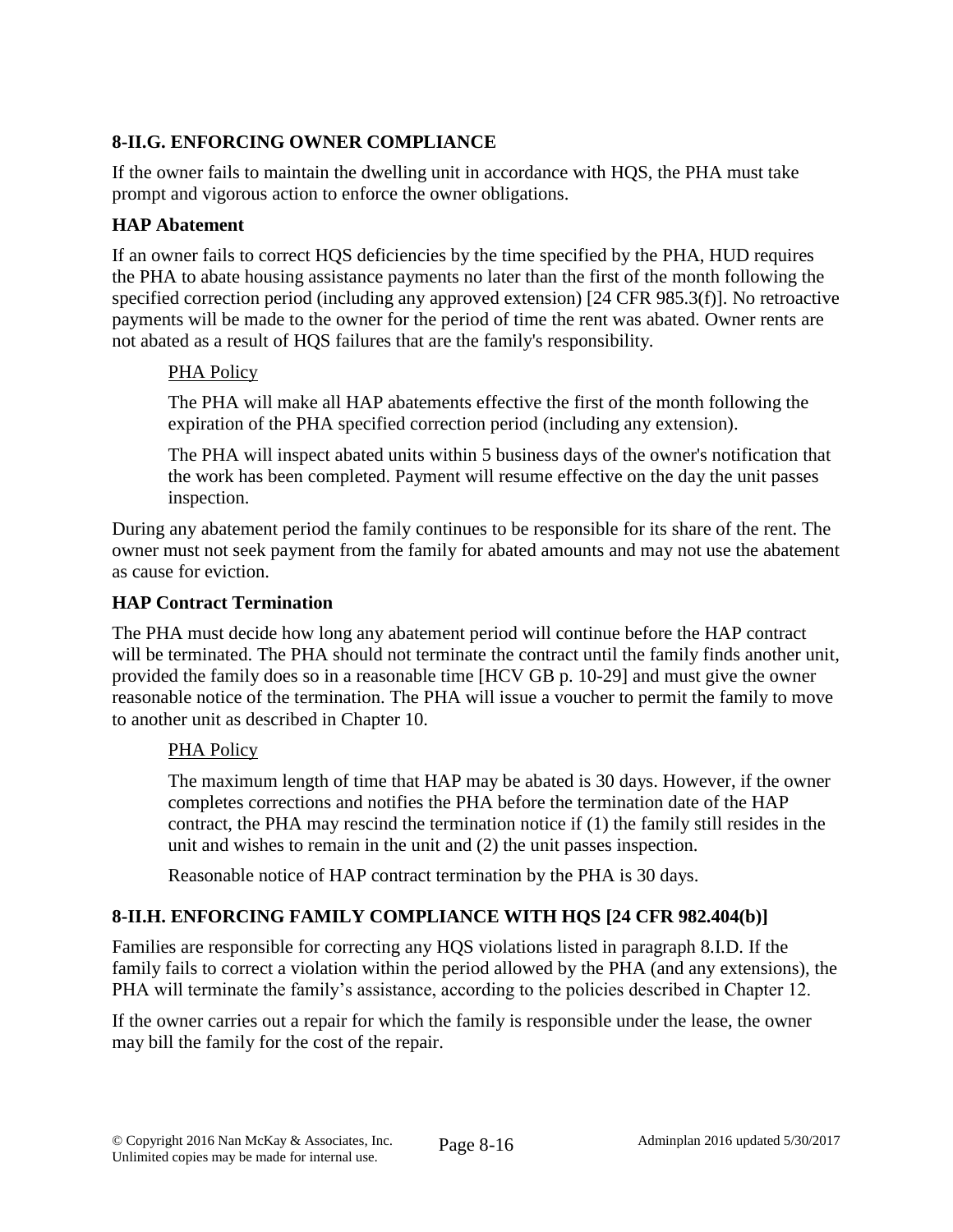# **PART III: RENT REASONABLENESS [24 CFR 982.507]**

# **8-III.A. OVERVIEW**

Except in the case of certain LIHTC- and HOME-assisted units, no HAP contract can be approved until the PHA has determined that the rent for the unit is reasonable. The purpose of the rent reasonableness test is to ensure that a fair rent is paid for each unit rented under the HCV program.

HUD regulations define a reasonable rent as one that does not exceed the rent charged for comparable, unassisted units in the same market area. HUD also requires that owners not charge more for assisted units than for comparable units on the premises. This part explains the method used to determine whether a unit's rent is reasonable.

# **PHA-Owned Units [24 CFR 982.352(b)]**

In cases where an HCV family is receiving assistance in a PHA-owned unit, the PHA must obtain the services of an independent entity to determine rent reasonableness in accordance with program requirements, and to assist the family in negotiating the contract rent when the family requests assistance. A PHA-owned unit is defined as a unit that is owned by the PHA that administers the assistance under the consolidated ACC (including a unit owned by an entity substantially controlled by the PHA). The independent agency must communicate the results of the rent reasonableness determination to the family and the PHA. The independent agency must be approved by HUD, and may be the unit of general local government for the PHA jurisdiction (unless the PHA is itself the unit of general local government or an agency of such government).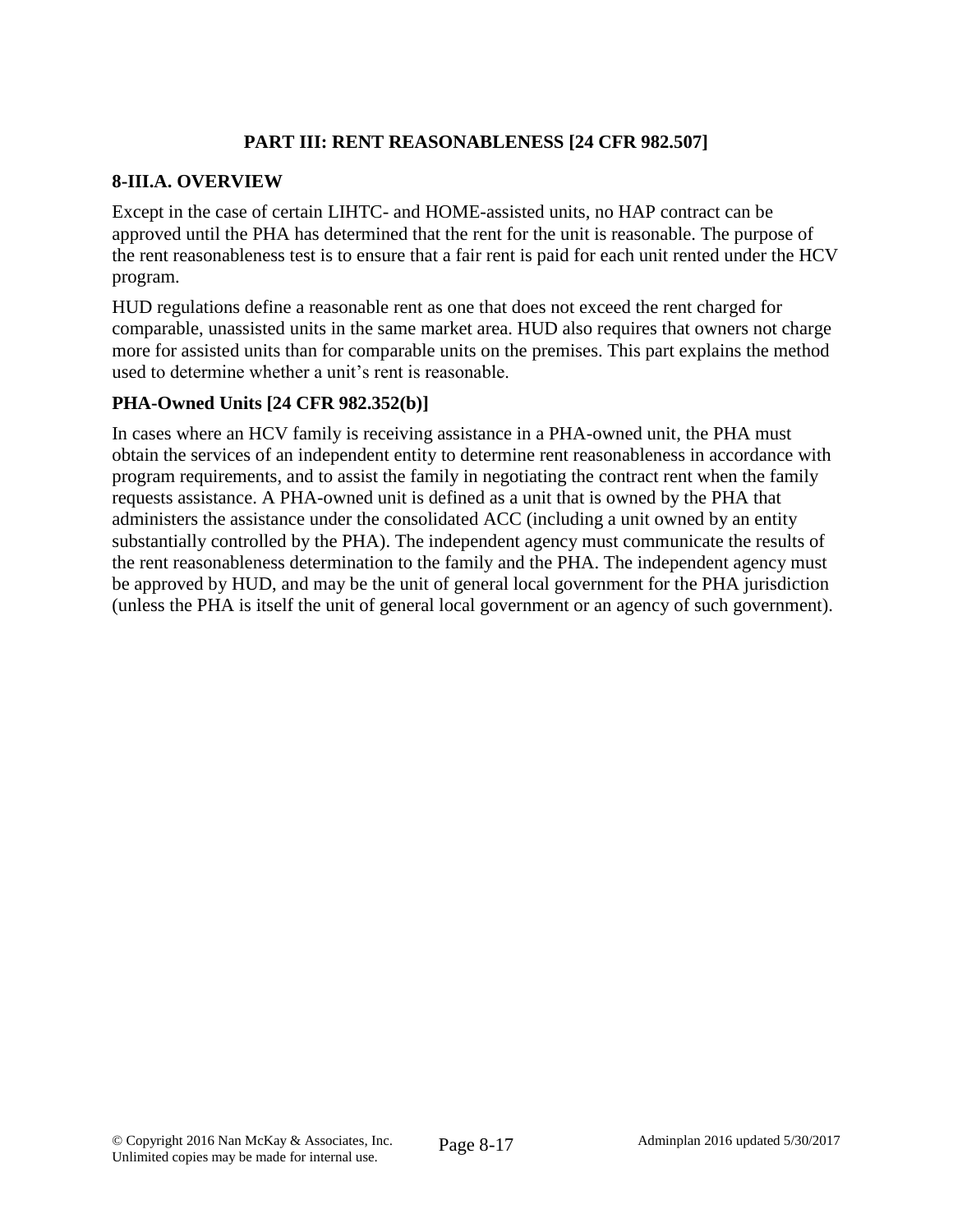# **8-III.B. WHEN RENT REASONABLENESS DETERMINATIONS ARE REQUIRED**

## **Owner-Initiated Rent Determinations**

The PHA must make a rent reasonableness determination at initial occupancy and whenever the owner requests a rent adjustment.

The owner and family first negotiate the rent for a unit. The PHA (or independent agency in the case of PHA-owned units) will assist the family with the negotiations upon request. At initial occupancy the PHA must determine whether the proposed rent is reasonable before a HAP Contract is signed. The owner must not change the rent during the initial lease term. Subsequent requests for rent adjustments must be consistent with the lease between the owner and the family. Rent increases will not be approved unless any failed items identified by the most recent HQS inspection have been corrected.

# PHA Policy

After the initial occupancy period, the owner may request a rent adjustment in accordance with the owner's lease. For rent increase requests after initial lease-up, the PHA may request owners to provide information about the rents charged for other units on the premises, if the premises include more than 4 units. In evaluating the proposed rents in comparison to other units on the premises the PHA will consider unit size and length of tenancy in the other units.

The PHA will determine whether the requested increase is reasonable within 10 business days of receiving the request from the owner. The owner will be notified of the determination in writing.

All rents adjustments will be effective the first of the month following 60 days after the PHA's receipt of the owner's request or on the date specified by the owner, whichever is later.

## **PHA- and HUD-Initiated Rent Reasonableness Determinations**

HUD requires the PHA to make a determination of rent reasonableness (even if the owner has not requested a change) if there is a 10 percent decrease in the fair market rent that goes into effect at least 60 days before the contract anniversary date. HUD also may direct the PHA to make a determination at any other time. The PHA may decide that a new determination of rent reasonableness is needed at any time.

## PHA Policy

In addition to the instances described above, the PHA will make a determination of rent reasonableness at any time after the initial occupancy period if: (1) the PHA determines that the initial rent reasonableness determination was in error or (2) the PHA determines that the information provided by the owner about the unit or other units on the same premises was incorrect.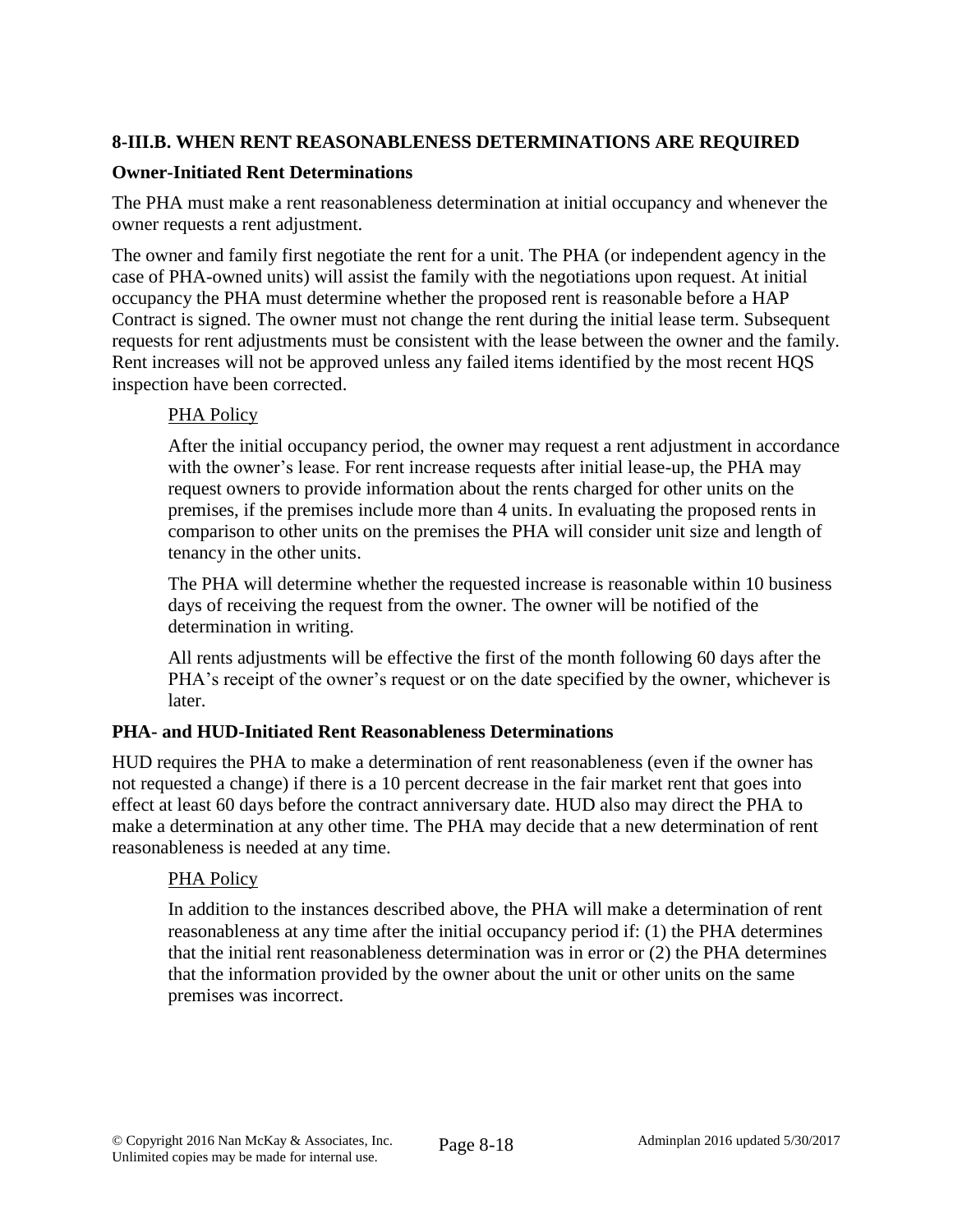# **LIHTC- and HOME-Assisted Units [24 CFR 982.507(c)]**

For units receiving low-income housing tax credits (LIHTCs) or units assisted under HUD's HOME Investment Partnerships (HOME) Program, a rent comparison with unassisted units is not required if the voucher rent does not exceed the rent for other LIHTC- or HOME-assisted units in the project that are not occupied by families with tenant-based assistance.

For LIHTCs, if the rent requested by the owner does exceed the LIHTC rents for non-voucher families, the PHA must perform a rent comparability study in accordance with program regulations. In such cases, the rent shall not exceed the lesser of: (1) the reasonable rent as determined from the rent comparability study; or (2) the payment standard established by the PHA for the unit size involved.

# **8-III.C. HOW COMPARABILITY IS ESTABLISHED**

# **Factors to Consider**

HUD requires PHAs to take into consideration the factors listed below when determining rent comparability. The PHA may use these factors to make upward or downward adjustments to the rents of comparison units when the units are not identical to the HCV-assisted unit.

- Location and age
- Unit size including the number of rooms and square footage of rooms
- The type of unit including construction type (e.g., single family, duplex, garden, low-rise, high-rise)
- The quality of the units including the quality of the original construction, maintenance and improvements made
- Amenities, services, and utilities included in the rent

# **Units that Must Not Be Used as Comparables**

Comparable units must represent unrestricted market rents. Therefore, units that receive some form of federal, state, or local assistance that imposes rent restrictions cannot be considered comparable units. These include units assisted by HUD through any of the following programs: Section 8 project-based assistance, Section 236 and Section 221(d)(3) Below Market Interest Rate (BMIR) projects, HOME or Community Development Block Grant (CDBG) programassisted units in which the rents are subsidized; units subsidized through federal, state, or local tax credits; units subsidized by the Department of Agriculture rural housing programs, and units that are rent-controlled by local ordinance.

*Note:* Notice PIH 2011-46, issued August 17, 2011, provides further guidance on the issue of what constitutes an assisted unit.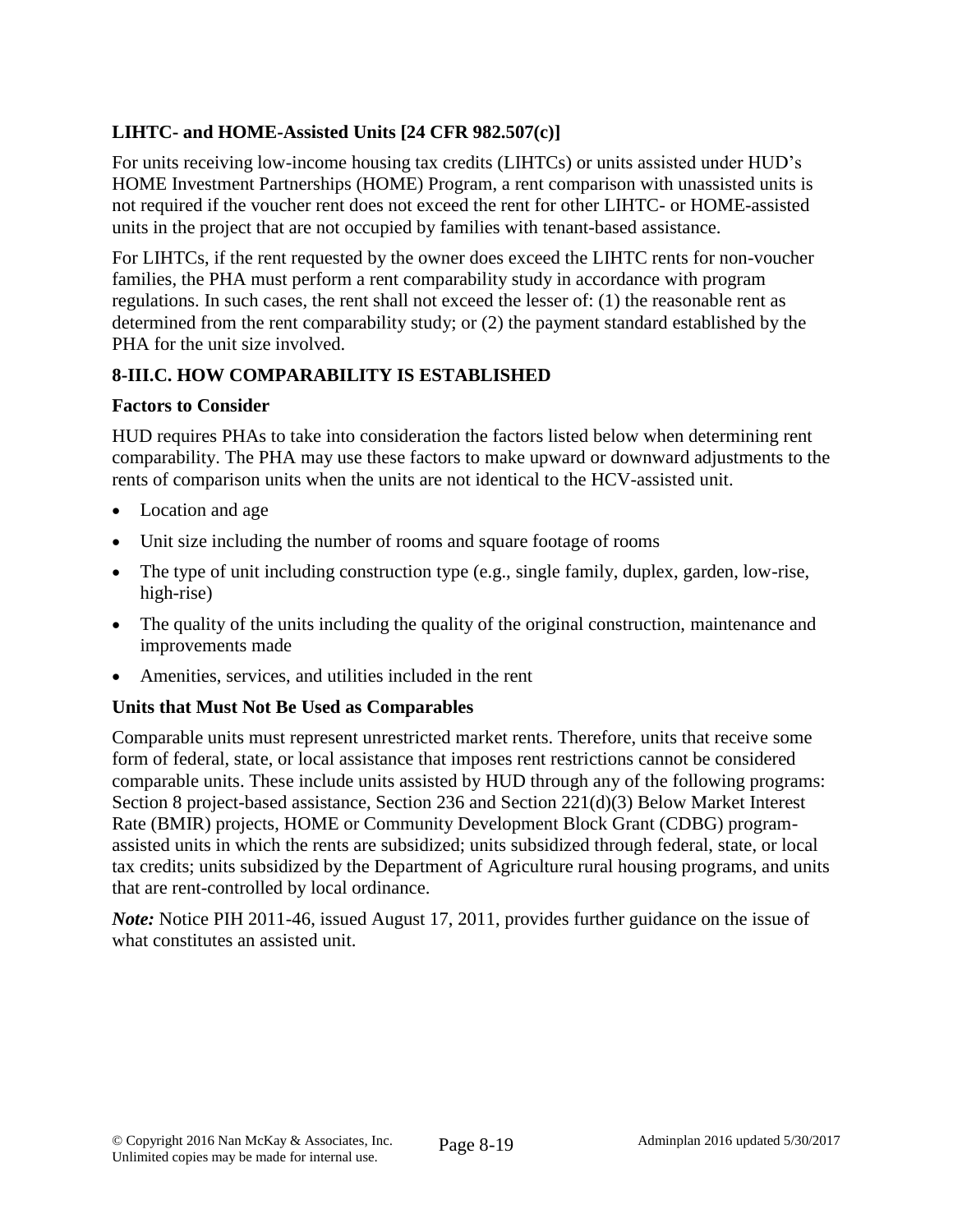# **Rents Charged for Other Units on the Premises**

The Request for Tenancy Approval (HUD-52517) requires owners to provide information, on the form itself, about the rent charged for other unassisted comparable units on the premises if the premises include more than 4 units.

By accepting the PHA payment each month the owner certifies that the rent is not more than the rent charged for comparable unassisted units on the premises. If asked to do so, the owner must give the PHA information regarding rents charged for other units on the premises.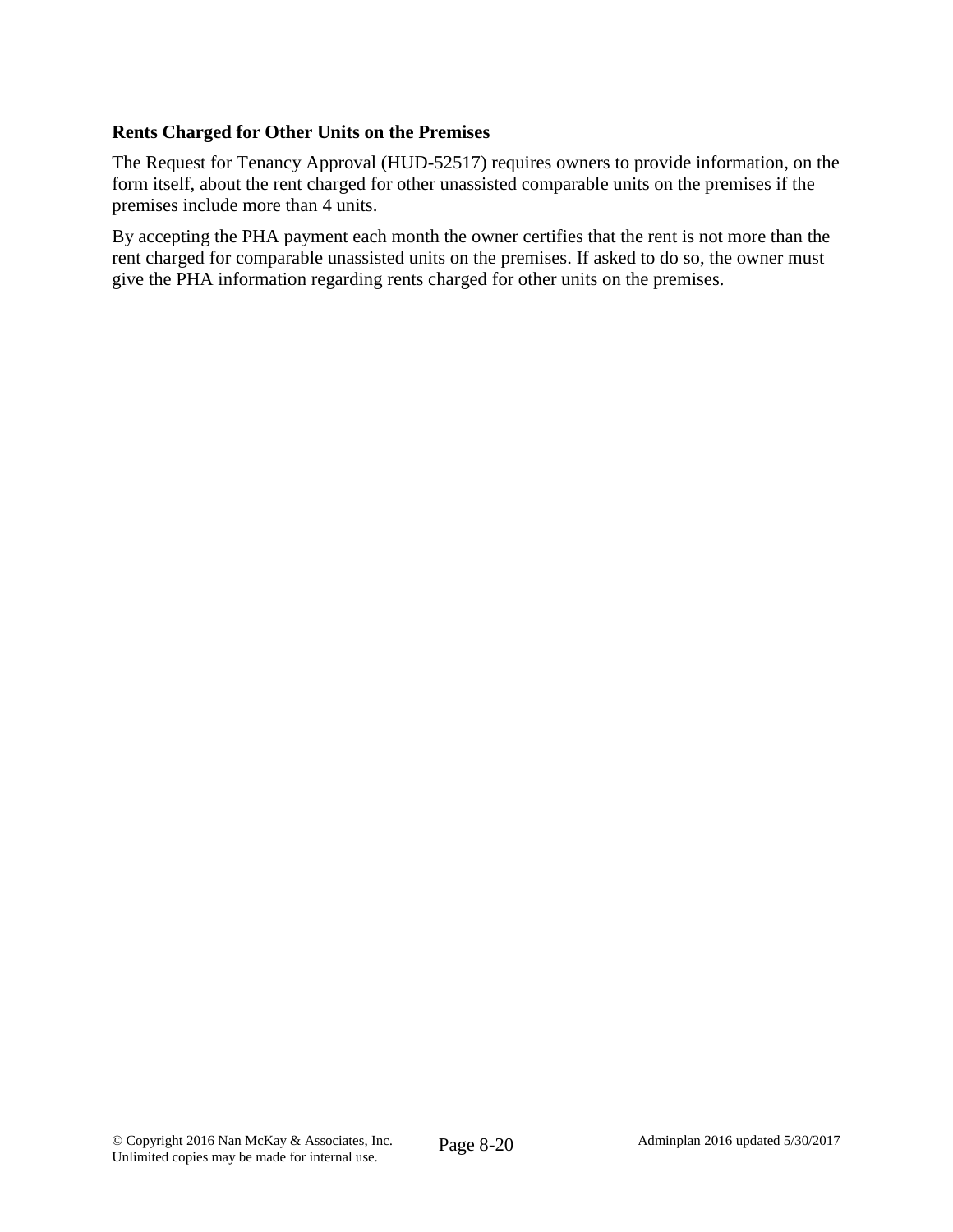# **8-III.D. PHA RENT REASONABLENESS METHODOLOGY**

#### **How Market Data Is Collected**

#### PHA Policy

The PHA will collect and maintain data on market rents in the PHA's jurisdiction. Information sources include newspapers, realtors, market surveys, inquiries of owners and other available sources. The data will be maintained by bedroom size and market areas. Market areas may be defined by zip codes, census tract, neighborhood, and identifiable natural or man-made boundaries. The data will be updated on an ongoing basis and rent information that is more than 12 months old will be eliminated from the database.

#### **How Rents Are Determined**

#### PHA Policy

The rent for a unit proposed for HCV assistance will be compared to the rent charged for comparable units in the same market area. The PHA will develop a range of prices for comparable units by bedroom size within defined market areas. Units proposed for HCV assistance will be compared to the units within this rent range. Because units may be similar, but not exactly like the unit proposed for HCV assistance, the PHA may make adjustments to the range of prices to account for these differences.

The adjustment must reflect the local market. Not all differences in units require adjustments (e.g., the presence or absence of a garbage disposal may not affect the rent in some market areas).

Adjustments may vary by unit type (e.g., a second bathroom may be more valuable in a three-bedroom unit than in a two-bedroom).

The adjustment must reflect the rental value of the difference—not its construction costs (e.g., it might cost \$20,000 to put on a new roof, but the new roof might not make any difference in what a tenant would be willing to pay because rental units are presumed to have functioning roofs).

When a comparable project offers rent concessions (e.g., first month rent-free, or reduced rent) reported monthly rents will be adjusted accordingly. For example, if a comparable project reports rents of \$500/month but new tenants receive the first month's rent free, the actual rent for the unit would be calculated as follows:  $$500 \times 11$  months =  $5500/12$ months  $=$  actual monthly rent of \$488.

The PHA will notify the owner of the rent the PHA can approve based upon its analysis of rents for comparable units. The owner may submit information about other comparable units in the market area. The PHA will confirm the accuracy of the information provided and consider this additional information when making rent determinations. The owner must submit any additional information within 5 business days of the PHA's request for information or the owner's request to submit information.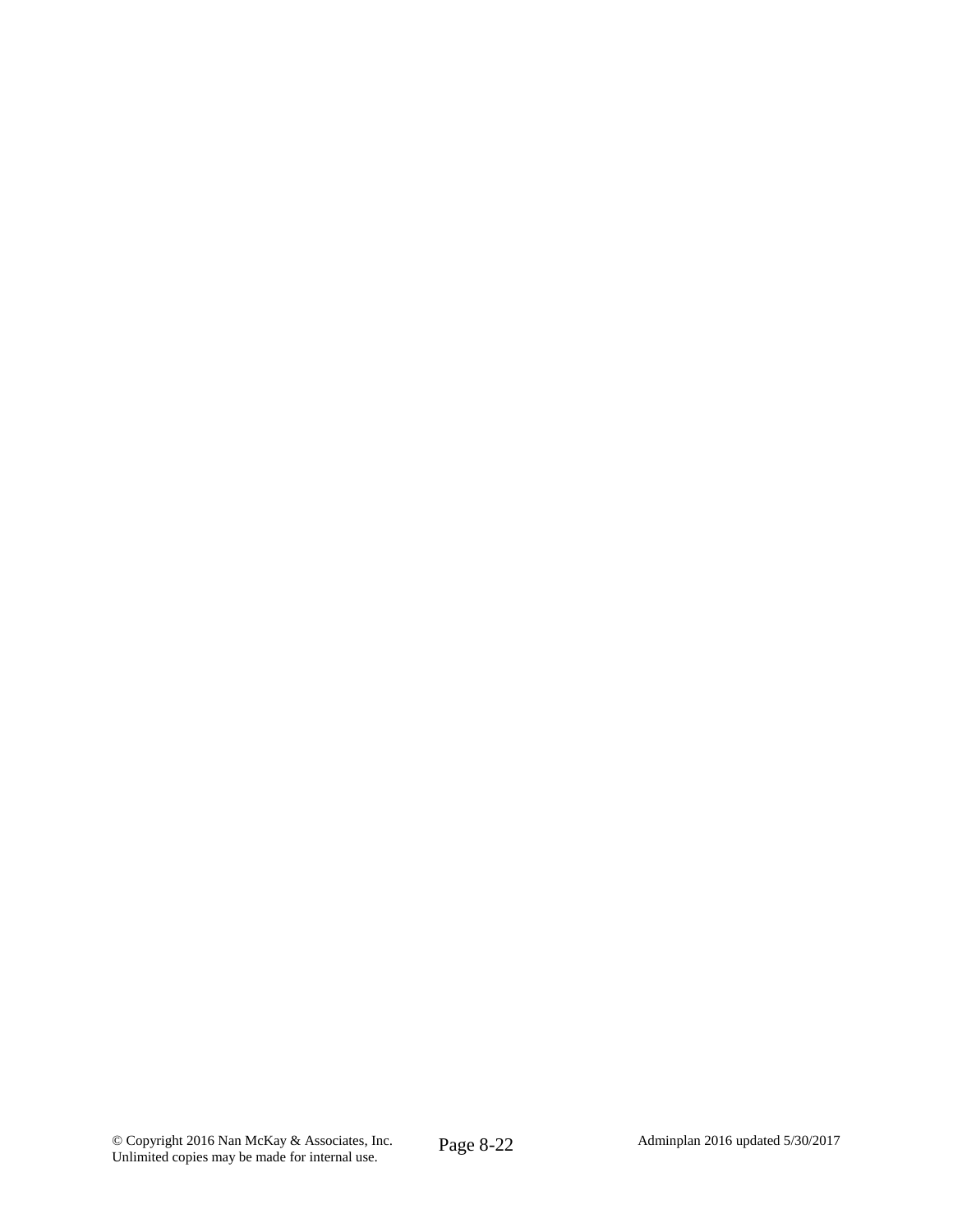# **EXHIBIT 8-1: OVERVIEW OF HUD HOUSING QUALITY STANDARDS**

Note: This document provides an overview of HQS. For more detailed information see the following documents:

- 24 CFR 982.401, Housing Quality Standards (HQS)
- Housing Choice Voucher Guidebook, Chapter 10.
- HUD Housing Inspection Manual for Section 8 Housing
- HUD Inspection Form, form HUD-52580 (3/01) and Inspection Checklist, form HUD-52580-A (9/00)

## **Sanitary Facilities**

The dwelling unit must include sanitary facilities within the unit. The sanitary facilities must be usable in privacy and must be in proper operating condition and adequate for personal cleanliness and disposal of human waste.

## **Food Preparation and Refuse Disposal**

The dwelling unit must have space and equipment suitable for the family to store, prepare, and serve food in a sanitary manner.

#### **Space and Security**

The dwelling unit must provide adequate space and security for the family. This includes having at least one bedroom or living/sleeping room for each two persons.

#### **Thermal Environment**

The unit must have a safe system for heating the dwelling unit. Air conditioning is not required but if provided must be in proper operating condition. The dwelling unit must not contain unvented room heaters that burn gas, oil, or kerosene. Portable electric room heaters or kitchen stoves with built-in heating units are not acceptable as a primary source of heat for units located in climatic areas where permanent heat systems are required.

## **Illumination and Electricity**

Each room must have adequate natural or artificial illumination to permit normal indoor activities and to support the health and safety of occupants. The dwelling unit must have sufficient electrical sources so occupants can use essential electrical appliances. Minimum standards are set for different types of rooms. Once the minimum standards are met, the number, type and location of electrical sources are a matter of tenant preference.

#### **Structure and Materials**

The dwelling unit must be structurally sound. Handrails are required when four or more steps (risers) are present, and protective railings are required when porches, balconies, and stoops are thirty inches or more off the ground. The elevator servicing the unit must be working [if there is one]. Manufactured homes must have proper tie-down devices capable of surviving wind loads common to the area.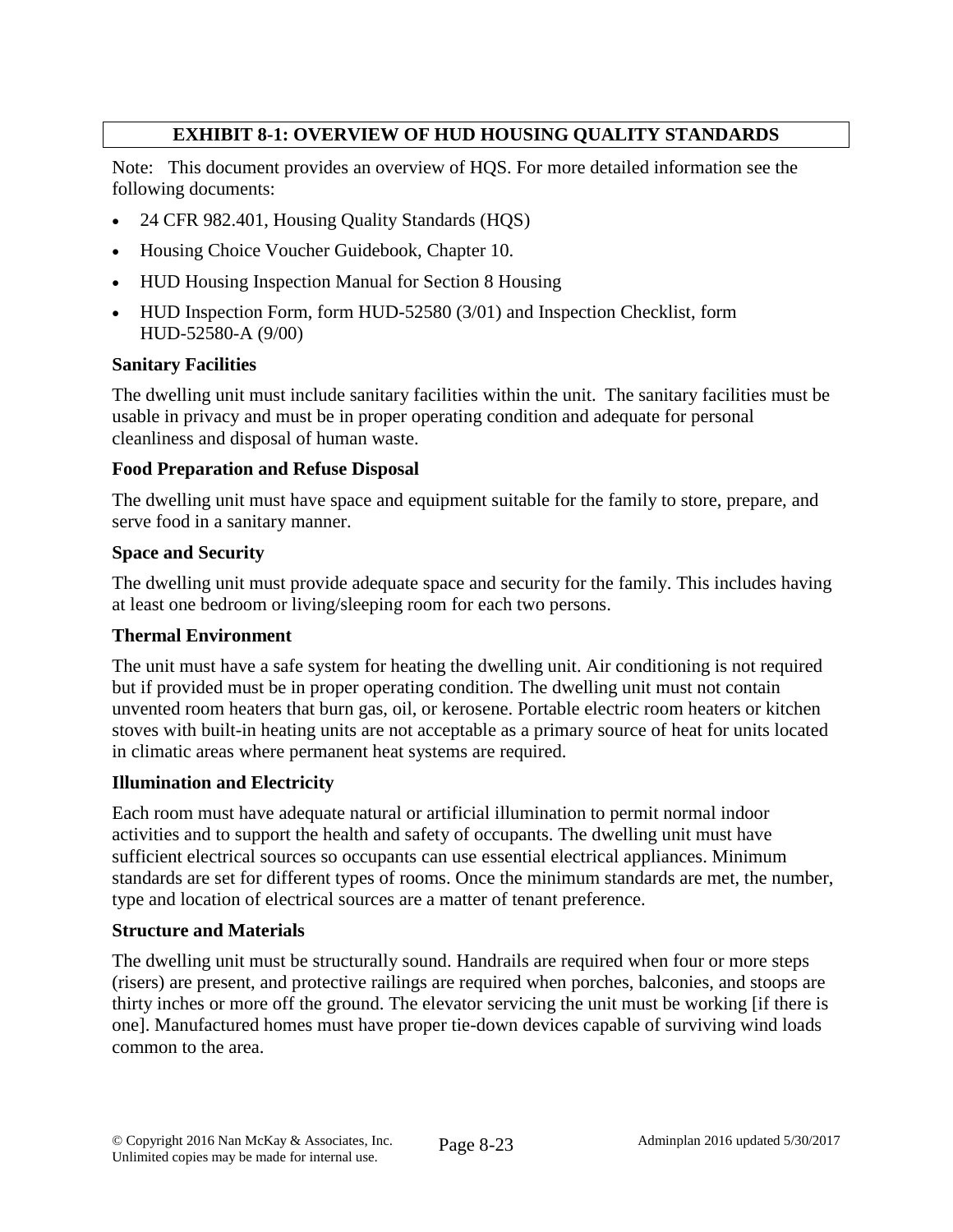# **Interior Air Quality**

The dwelling unit must be free of air pollutant levels that threaten the occupants' health. There must be adequate air circulation in the dwelling unit. Bathroom areas must have one openable window or other adequate ventilation. Any sleeping room must have at least one window. If a window was designed to be opened, it must be in proper working order.

## **Water Supply**

The dwelling unit must be served by an approved public or private water supply that is sanitary and free from contamination. Plumbing fixtures and pipes must be free of leaks and threats to health and safety.

## **Lead-Based Paint**

Lead-based paint requirements apply to dwelling units built prior to 1978 that are occupied or can be occupied by families with children under six years of age, excluding zero bedroom dwellings. Owners must:

- Disclose known lead-based paint hazards to prospective tenants before the lease is signed,
- provide all prospective families with "Protect Your Family from Lead in Your Home",
- Stabilize deteriorated painted surfaces and conduct hazard reduction activities when identified by the PHA
- Notify tenants each time such an activity is performed
- Conduct all work in accordance with HUD safe practices
- As part of ongoing maintenance ask each family to report deteriorated paint.

For units occupied by environmental intervention blood lead level (lead poisoned) children under six years of age, a risk assessment must be conducted (paid for by the PHA). If lead hazards are identified during the risk assessment, the owner must complete hazard reduction activities.

See HCV GB p. 10-15 for a detailed description of these requirements. For additional information on lead-based paint requirements see 24 CFR 35, Subparts A, B, M, and R.

## **Access**

Use and maintenance of the unit must be possible without unauthorized use of other private properties. The building must provide an alternate means of exit in case of fire.

## **Site and Neighborhood**

The site and neighborhood must be reasonably free from disturbing noises and reverberations, excessive trash or vermin, or other dangers to the health, safety, and general welfare of the occupants.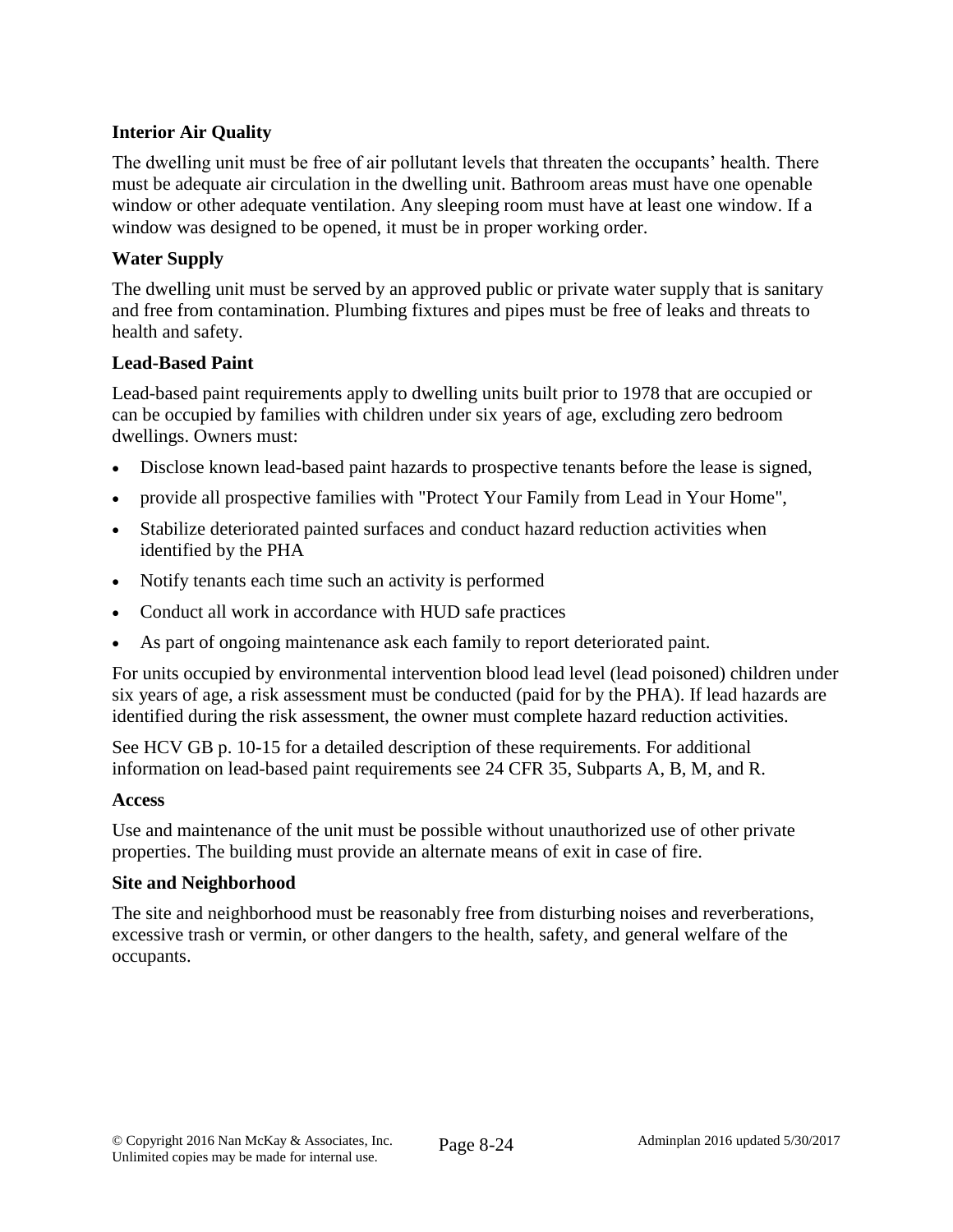## **Sanitary Condition**

The dwelling unit and its equipment must be in sanitary condition and free of vermin and rodent infestation. The unit must have adequate barriers to prevent infestation.

#### **Smoke Detectors**

Smoke detectors must be installed in accordance with and meet the requirements of the National Fire Protection Association Standard (NFPA) 74 (or its successor standards). If the dwelling unit is occupied by any person with a hearing impairment, smoke detectors must have an appropriate alarm system as specified in NFPA 74 (or successor standards).

#### **Hazards and Heath/Safety**

The unit, interior and exterior common areas accessible to the family, the site, and the surrounding neighborhood must be free of hazards to the family's health and safety.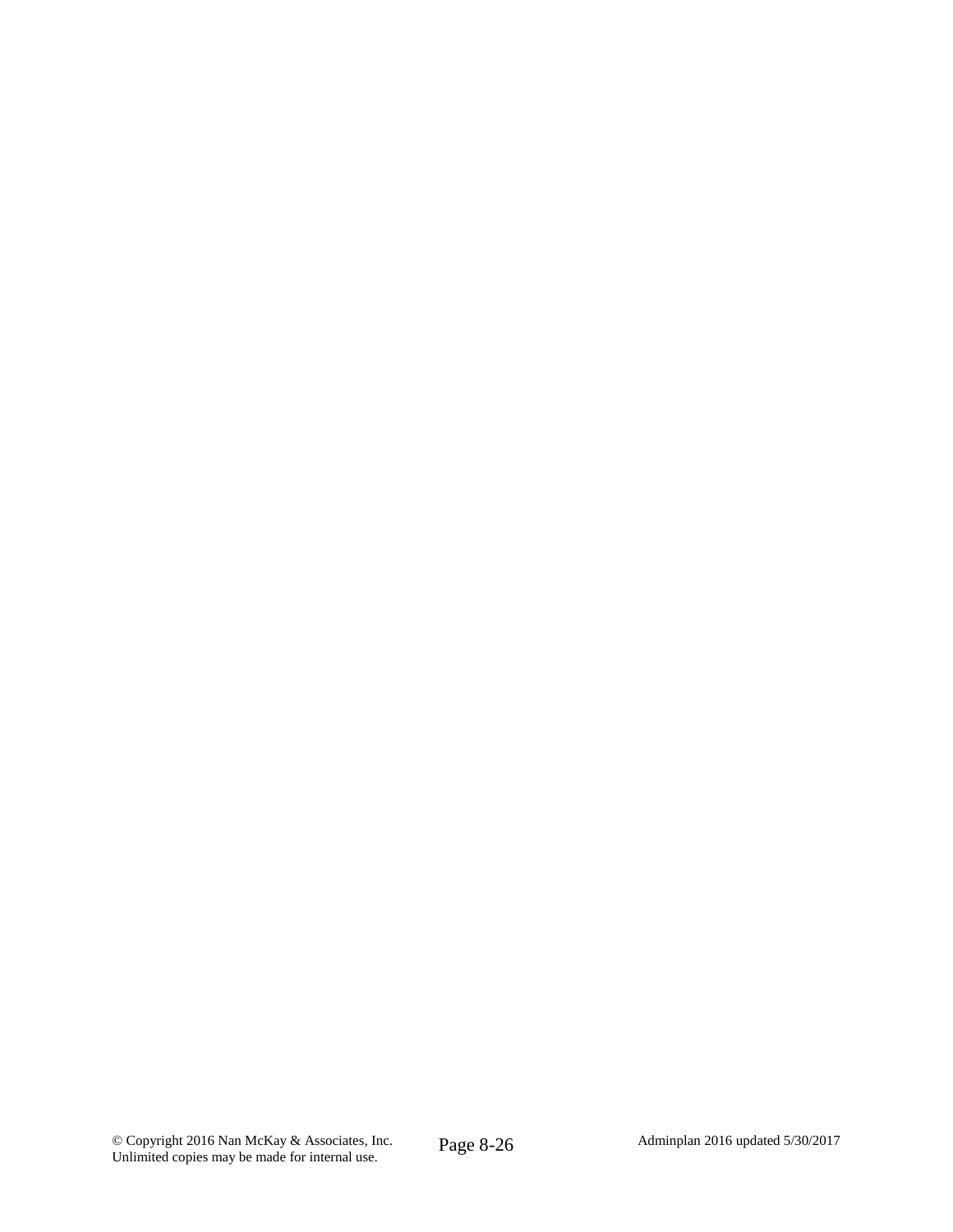# **EXHIBIT 8-2: SUMMARY OF TENANT PREFERENCE AREAS RELATED TO HOUSING QUALITY**

Note: This document provides an overview of unit and site characteristics and conditions for which the family determines acceptability. For more detailed information see the following documents:

- Housing Choice Voucher Guidebook, Chapter 10.
- HUD Housing Inspection Manual for Section 8 Housing
- HUD Inspection Form, form HUD-52580 (3/01) and Inspection Checklist, form HUD-52580-A (9/00)

Provided the minimum housing quality standards have been met, HUD permits the family to determine whether the unit is acceptable with regard to the following characteristics.

- *Sanitary Facilities*. The family may determine the adequacy of the cosmetic condition and quality of the sanitary facilities, including the size of the lavatory, tub, or shower; the location of the sanitary facilities within the unit; and the adequacy of the water heater.
- *Food Preparation and Refuse Disposal*. The family selects size and type of equipment it finds acceptable. When the family is responsible for supplying cooking appliances, the family may choose to use a microwave oven in place of a conventional oven, stove, or range. When the owner is responsible for providing cooking appliances, the owner may offer a microwave oven in place of an oven, stove, or range only if other subsidized and unsubsidized units on the premises are furnished with microwave ovens only. The adequacy of the amount and type of storage space, the cosmetic conditions of all equipment, and the size and location of the kitchen are all determined by the family.
- *Space and Security*. The family may determine the adequacy of room sizes and room locations. The family is also responsible for deciding the acceptability of the type of door and window locks.
- *Energy conservation items*. The family may determine whether the amount of insulation, presence of absence of storm doors and windows and other energy conservation items are acceptable.
- *Illumination and Electricity*. The family may determine whether the location and the number of outlets and fixtures (over and above those required to meet HQS standards) are acceptable or if the amount of electrical service is adequate for the use of appliances, computers, or stereo equipment.